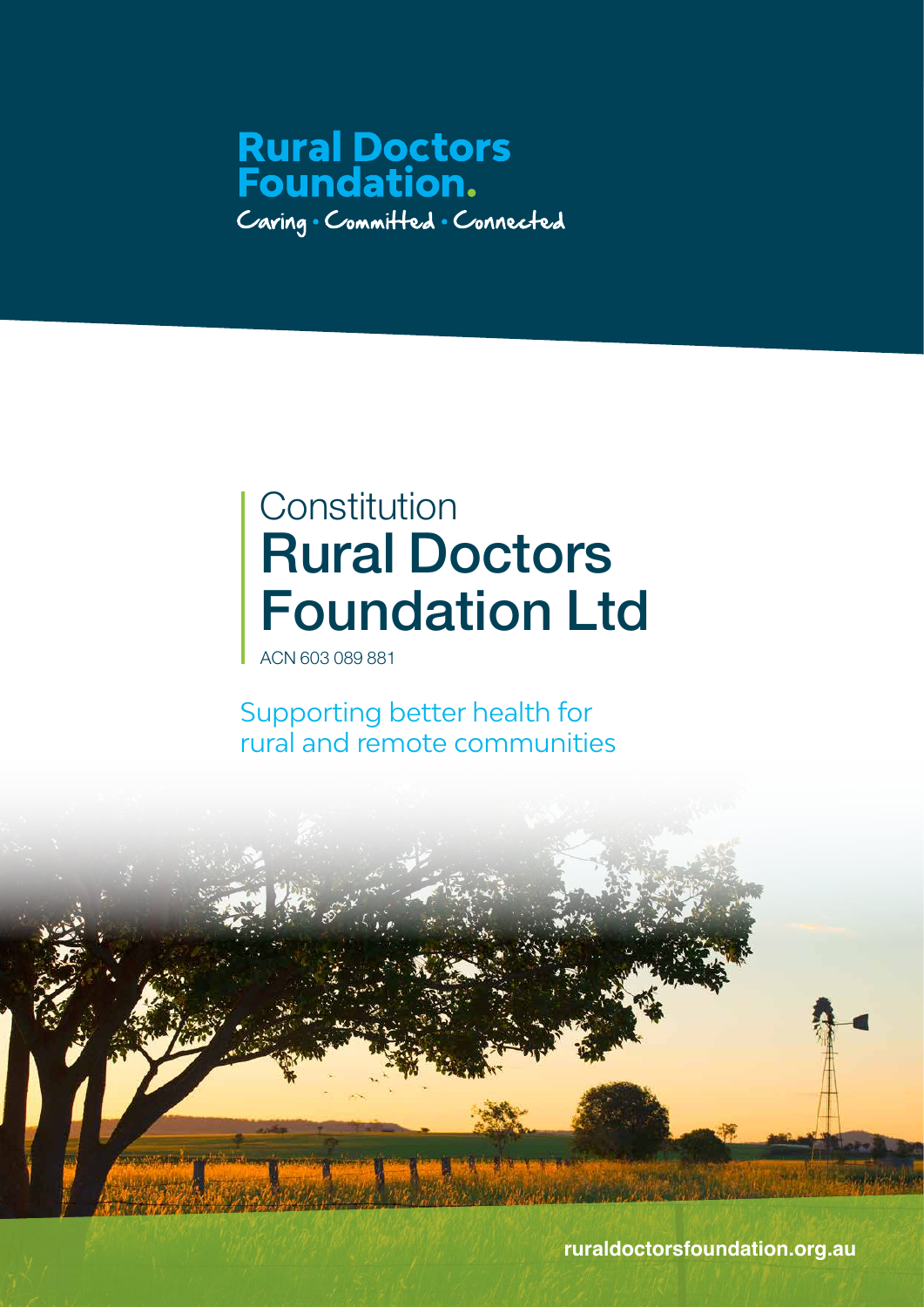### **Contents**

| 1. |      |                                          |  |
|----|------|------------------------------------------|--|
|    | 1.1  |                                          |  |
|    | 1.2  |                                          |  |
|    | 1.3  | Actions authorised under the Law  2      |  |
|    | 1.4  |                                          |  |
|    | 1.5  |                                          |  |
| 2. |      |                                          |  |
| 3. |      |                                          |  |
| 4. |      |                                          |  |
| 5. |      |                                          |  |
| 6. |      |                                          |  |
| 7. |      |                                          |  |
|    | 7.1  |                                          |  |
|    | 7.2  |                                          |  |
|    | 7.3  |                                          |  |
| 8. |      |                                          |  |
| 9. |      |                                          |  |
|    |      |                                          |  |
|    | 10.1 |                                          |  |
|    | 10.2 |                                          |  |
|    | 10.3 | Application for Membership  4            |  |
|    | 10.4 |                                          |  |
|    | 10.5 |                                          |  |
|    | 10.6 |                                          |  |
|    | 10.7 |                                          |  |
|    | 10.8 |                                          |  |
|    | 10.9 | Membership not transferable 4            |  |
|    |      |                                          |  |
|    | 11.1 |                                          |  |
|    | 11.2 |                                          |  |
|    | 11.3 |                                          |  |
|    |      |                                          |  |
|    |      | 13. By-laws, code of conduct etc.  5     |  |
|    |      |                                          |  |
|    | 14.1 |                                          |  |
|    | 14.2 |                                          |  |
|    | 14.3 | Continuing rights, liabilities etc 5     |  |
|    | 14.4 | Non-compliance with Constitution,        |  |
|    |      |                                          |  |
|    |      |                                          |  |
|    | 15.1 |                                          |  |
|    | 15.2 | Directors convening a general meeting  6 |  |
|    |      |                                          |  |

| 15.3 |                                                   |  |
|------|---------------------------------------------------|--|
| 15.4 | Director's refusal to convene  6                  |  |
| 15.5 |                                                   |  |
| 15.6 |                                                   |  |
| 15.7 |                                                   |  |
| 15.8 |                                                   |  |
| 15.9 |                                                   |  |
|      |                                                   |  |
|      |                                                   |  |
|      |                                                   |  |
|      |                                                   |  |
|      | 15.14 Adjournment of less than thirty (30) days 7 |  |
|      |                                                   |  |
|      |                                                   |  |
|      |                                                   |  |
|      |                                                   |  |
|      |                                                   |  |
|      |                                                   |  |
|      | 15.21 Members not to vote unless fully paid 8     |  |
|      | 15.22 Objection to qualification of Member  8     |  |
|      | 15.23 Only Members entitled to vote may vote  8   |  |
|      | 15.24 Rights of third parties to attend           |  |
|      |                                                   |  |
|      |                                                   |  |
|      |                                                   |  |
| 16.1 |                                                   |  |
| 16.2 |                                                   |  |
| 16.3 | Representatives of corporations 8                 |  |
| 16.4 | Representative need not be a Member  8            |  |
| 16.5 |                                                   |  |
| 16.6 |                                                   |  |
| 16.7 |                                                   |  |
| 16.8 |                                                   |  |
| 16.9 | Delivery of proxy before meeting 9                |  |
|      |                                                   |  |
|      |                                                   |  |
|      | 17. Appointment, removal and                      |  |
|      |                                                   |  |
| 17.1 |                                                   |  |
| 17.2 | Casual vacancy of Directors appointed             |  |
|      | pursuant to Rule 17.1(a) of this Constitution 9   |  |
| 17.3 | Rotation of Directors appointed pursuant          |  |
|      | to Rule 17.1(a) of this Constitution  9           |  |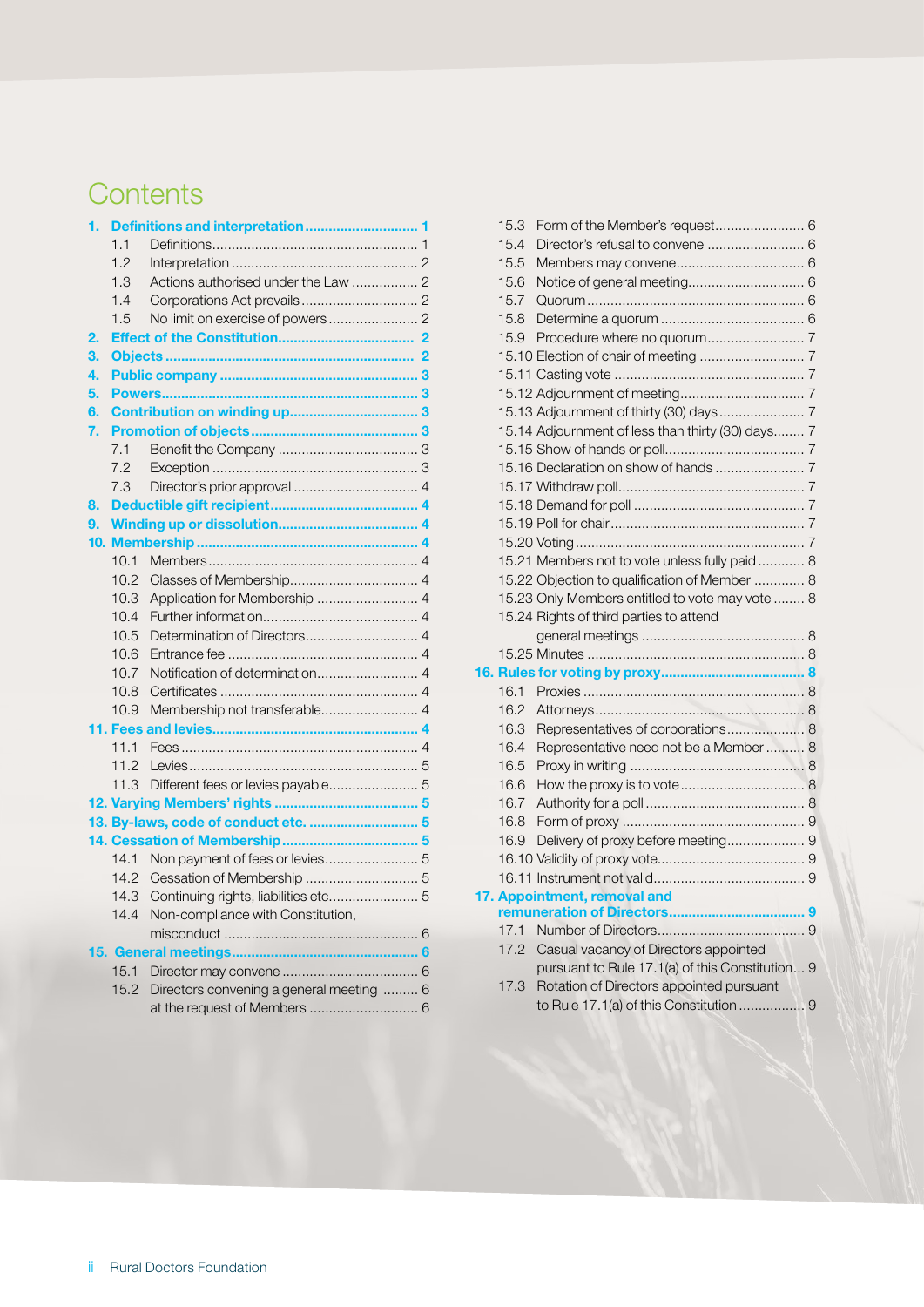|     | 17.4 | Removal of Director appointed pursuant  |  |
|-----|------|-----------------------------------------|--|
|     |      | to Rule 17.1(a) of this Constitution  9 |  |
|     | 17.5 |                                         |  |
|     | 17.6 |                                         |  |
|     | 17.7 | The Board may prescribe a nomination 10 |  |
|     |      | procedure for becoming a Director  10   |  |
|     |      |                                         |  |
|     |      |                                         |  |
|     |      |                                         |  |
| 18. |      | Powers and duties of Directors  10      |  |
|     | 18.1 | Directors manage the business  10       |  |
|     | 18.2 |                                         |  |
|     | 18.3 |                                         |  |
|     | 18.4 |                                         |  |
|     |      |                                         |  |
|     |      | 18.4B Notice of Directors' Meetings  10 |  |
|     | 18.5 |                                         |  |
|     | 18.6 | Directors to continue to act  10        |  |
|     | 18.7 |                                         |  |
|     | 18.8 |                                         |  |
|     | 18.9 |                                         |  |
|     |      |                                         |  |
|     |      | 18.11 Validity of Directors' acts  11   |  |
|     |      | 18.12 Decisions of the Directors 11     |  |
|     |      |                                         |  |
|     |      |                                         |  |
|     | 19.1 | Appointment of an alternate  11         |  |
|     | 19.2 |                                         |  |
|     | 19.3 |                                         |  |
|     | 19.4 | Termination of appointment 11           |  |
|     | 19.5 |                                         |  |
|     | 19.6 |                                         |  |
|     |      |                                         |  |
|     | 20.1 |                                         |  |
|     | 20.2 |                                         |  |
|     | 20.3 |                                         |  |
|     | 20.4 |                                         |  |
|     | 20.5 |                                         |  |
|     | 20.6 |                                         |  |
|     | 20.7 | Other office may be held 12             |  |
|     | 20.8 | Professional Director may act 12        |  |
|     |      |                                         |  |

|      | 21. Common seal<br>21             |  |
|------|-----------------------------------|--|
| 21.1 | Election to adopt company seal 21 |  |
| 21.2 |                                   |  |
| 21.3 |                                   |  |
|      |                                   |  |
| 22.1 | Execution with or without the     |  |
|      |                                   |  |
| 22.2 |                                   |  |
| 22.3 |                                   |  |
|      | 23. Committee                     |  |
| 23.1 | Delegation to committee  13       |  |
| 23.2 |                                   |  |
| 23.3 |                                   |  |
| 23.4 |                                   |  |
| 23.5 |                                   |  |
| 23.6 |                                   |  |
|      |                                   |  |
| 24.1 |                                   |  |
| 24.2 |                                   |  |
| 24.4 | Powers of Managing Director  13   |  |
|      |                                   |  |
| 25.1 |                                   |  |
| 25.2 |                                   |  |
|      |                                   |  |
| 26.1 |                                   |  |
| 26.2 |                                   |  |
|      |                                   |  |
| 27.1 |                                   |  |
| 27.2 | No right unless authorised 14     |  |
| 27.3 |                                   |  |
|      |                                   |  |
| 28.1 |                                   |  |
| 28.2 |                                   |  |
|      |                                   |  |
| 29.1 | Indemnity against liability 14    |  |
| 29.2 |                                   |  |
| 29.3 | Resolution to Grant Indemnity  14 |  |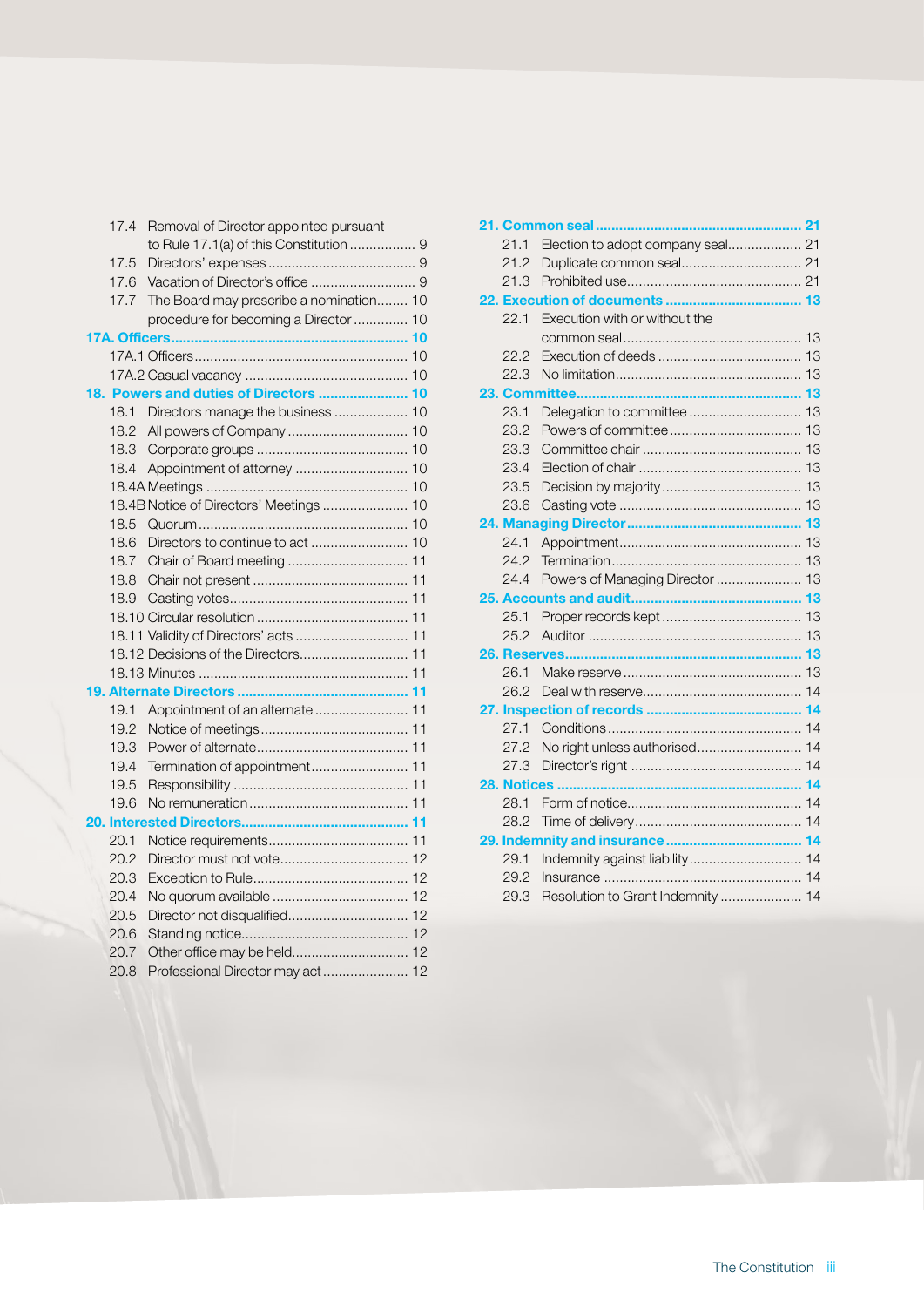

#### **1. Definitions and interpretation**

#### **1.1 Definitions**

Unless the context or subject matter otherwise requires:

**Board Chair** means the presiding officer of the Board elected or appointed in accordance with Rule 17A.

**Company** means the Company whose members have adopted this Constitution.

**Constitution** means those rules for the operation of the Company set out in this Constitution.

**Deputy Chair** means the Deputy Chair of the Board elected or appointed in accordance with Rule 17A.

**Director** means a Director of the Company appointed in accordance with Rule 17.

**Law** means the Corporations Act 2001 (Cth).

**Member** means any person whose name appears in the Register as a Member of the Company.

**Notice Address** means the last address for a person as recorded in the records of the Company and may include facsimile numbers or electronic mail addresses.

**Ordinary Resolution** means a resolution passed by a simple majority of Members.

**Prescribed Rate** means the rate specified by the Company from time to time expressed as a rate per cent per annum or if no rate is specified, the Prescribed Rate is 8% per annum.

**Register** means the Register of Members of the Company required to be kept by section 169 of the Law.

**Related Body Corporate** of a body corporate is a body corporate which is related to that body corporate within the meaning of the Law;.

**Rules** means the provisions of this Constitution and Rule means any one of them.

**Secretary** means the Secretary of the Board elected or appointed in accordance with Rule 17A and any assistant or acting Secretary and any other person appointed to perform, whether alone or in addition to any other person or persons, the duties of Secretary of the Company.

**Special Resolution** has the meaning assigned to that expression by section 9 of the Law.

**Subordinate Regulations** means any code of conduct, rules, by-laws, regulations or standards issued from time to time by the Company under Rule 13 and Subordinate Regulation means any of them;.

**Treasurer** means the Treasurer of the Board elected or appointed in accordance with Rule 17A.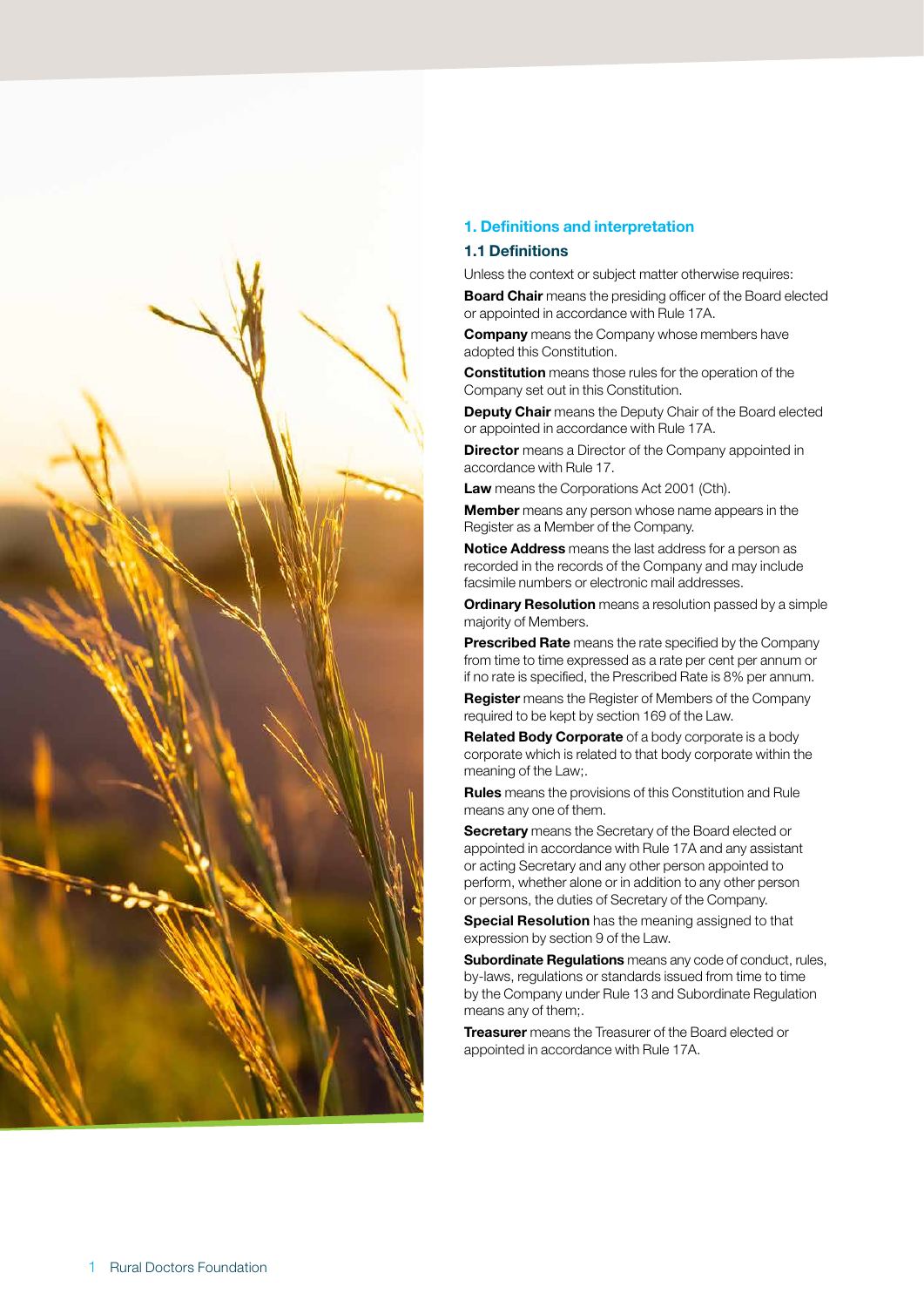#### **1.2 Interpretation**

Unless the context or subject matter otherwise requires, references to:

- (a) **singular** words include the **plural** and vice versa
- (b) any **gender** include every gender
- (c) **persons** include a natural person, corporations, trusts, associations, partnerships, government authorities, and other legal entities, and where necessary, includes successors and assigns
- (d) **writing** includes printing, typing, facsimile and other means of representing or reproducing words, figures, drawings or symbols in a visible and tangible or electronic form, in English
- (e) **signature** and **signing** means due execution of a document by a person, corporation or other relevant entity and include signing by an agent or attorney or representative (if a body corporate)
- (f) **months** mean calendar months
- (g) **statutes** include statutes amending, consolidating or replacing the statutes referred to and all regulations, orders-in-council, rules, by-laws and ordinances made under those statutes
- (h) **sections** of statutes or terms defined in statutes refer to corresponding sections or defined terms in amended, consolidated or replacement statutes
- (i) an **agreement or document** means that agreement or document as amended, novated or supplemented
- (j) **a party** includes that party's executors, administrators, substitutes, successors and assigns
- (k) **sell or sold** include transfer, lease, assign, grant options and/or any other form of disposing of or creating an interest in the thing being considered and **buy or purchase** will be interpreted correspondingly
- (l) **headings** and the **table of contents** are for convenience only and will be disregarded in the interpretation of this **Constitution**

Where a person is entitled to **vote** or holds the **right to vote** on any matter by virtue of this Constitution, the person may vote by proxy or attorney or representative (if a body corporate).

If a word or phrase is given a **defined meaning**, another grammatical form of that word or phrase has a corresponding meaning.

**Each paragraph** or sub-paragraph in a list is to be **read independently** from the others in the list.

#### **1.3 Actions authorised under the Law**

Subject to Rule 3, where the Law authorises or permits a company to do anything if authorised by its Constitution, the Company is authorised or permitted to do that thing despite any other provision of this Constitution.

#### **1.4 Corporations Act prevails**

Where any provision in this Constitution is invalid or unenforceable or conflicts with any provision of the Law, it will be read and interpreted as being subject to the provisions of the Law and will be ineffective, but only to the extent of any invalidity, unenforceability or conflict.

#### **1.5 No limit on exercise of powers**

Subject to Rule 3, where the Company or the directors or any other person is given a power, right or discretion under this Constitution:

- (a) the power, right or discretion may be exercised absolutely without restriction unless the power, right or discretion is expressly limited; and
- (b) any exercise of that power, right or discretion on any occasion will not restrict the further exercise of the power, right or discretion on any other occasion or at any time.

#### **2. Effect of the Constitution**

This Constitution will have effect as a contract:

- (a) between the Company and each Member;
- (b) between the Company and each Director and Secretary; and
- (c) between a Member and each other Member,

under which each Member agrees to observe and perform the Rules so far as they apply to that Member.

#### **3. Objects**

The objects of the Company are to solicit and/or receive monies through individual donations and legacies and from corporate donations, corporate sponsorships as well as from other fundraising endeavours for the purposes of applying the same towards the objects of the Company for the purpose of:

- (a) promoting the prevention or control of diseases in, and to attain the highest standard of care for, people in rural and remote communities, where "diseases" shall mean and include any mental or physical ailment, disorder, defect or morbid condition, whether of sudden onset or gradual development and whether of genetic or other origin, including (but without limited the generality of the forgoing) asthma, cancer, AIDS, arthritis, heart conditions, bone conditions, paraplegia, kidney conditions, dementia, autism, cerebral palsy, mental illness and multiple sclerosis;
- (b) benefitting such rural communities by the relief of sickness caused by such diseases;
- (c) relieving the suffering from diseases of such people by improving access to the treatment of such diseases;
- (d) supporting medical students and medical practitioners to acquire the skills and experience necessary for rural medical practice as the carers of such people, to manage and treat such diseases;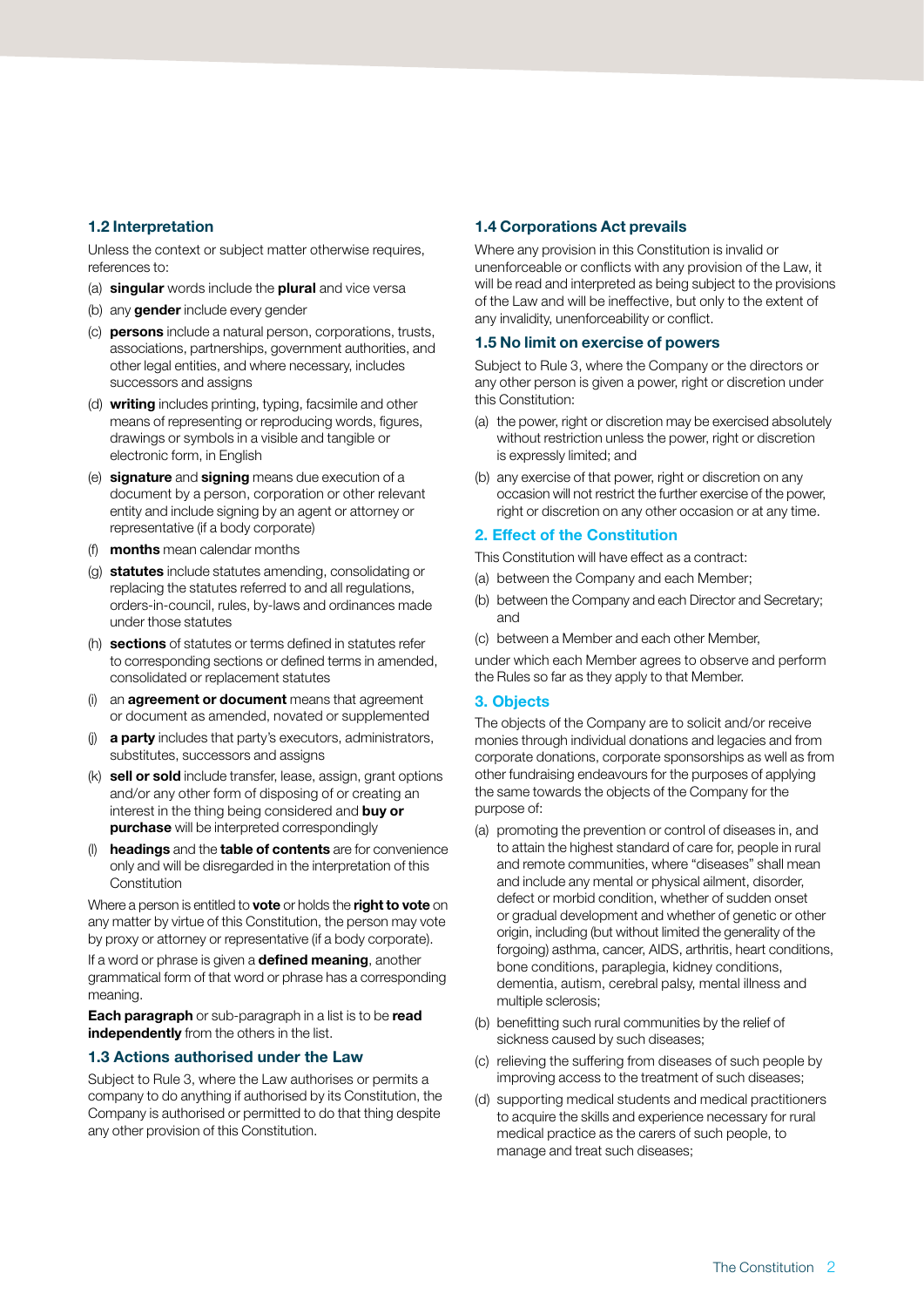- (e) promoting the benefits of rural practice for medical students and medical practitioners by providing general education to them as such potential carers;
- (f) providing assistance and relief to medical practitioners and other health care professionals afflicted by hardship in rural communities to assist them as carers to manage and treat diseases of people in rural and remote communities;
- (g) providing support, either financial or in kind to rural doctors, medical students and rural and remote communities to ease the suffering and distress associated with diseases and with the management of control of such diseases including (but without limiting the generality of the foregoing) the acquisition of equipment and/or aids and/or other resources not otherwise accessible by them;
- (h) providing assistance with the general education of people at risk of or suffering from diseases in rural and remote areas and to also assist with engaging in the awareness of such communities about diseases;
- (i) fostering and promoting research into any aspect of health of people in rural and remote communities to assist with the prevention or control of diseases and the causes of diseases;
- (j) promoting the wellbeing of rural medical practitioners and their families to assist the medical practitioners with the prevention or control and the management and treatment of diseases of people in rural and remote communities;
- (k) setting up a gift fund to be maintained for the principal purpose of the Company and to be subject to the following:
	- (i) will receive all gifts of money or property for the principal purpose of the Company;
	- (ii) shall not receive any other money or property
	- (iii) shall only be used only for the principal purpose of the Company; and
	- (iv) in the event of the gift fund being wound up or if the endorsement (if any) of the company as a deductible gift recipient is revoked, any surplus assets of the gift fund remaining after the payment of liabilities attributable to it shall be transferred to a fund, authority or institution to which income tax deductible gifts can be made,

and to do all acts and things as may be deemed reasonably necessary or incidental to the achievement of similar objects.

#### **4. Public company**

The Company is registered as a public company limited by guarantee and accordingly:

- (a) the number of Members of the Company must not be less than one (1); and
- (b) the minimum number of Directors that the Company must have at any time is three (3).

#### **5. Powers**

The Company may by Ordinary Resolution or Special Resolution as the Law requires, exercise any power which by the Law a company limited by guarantee may exercise if authorised by its Constitution.

#### **6. Contribution on winding up**

- (a) In the event of the winding up of the Company, every Member of the Company undertakes to contribute to the property of the Company the amount which is agreed to be paid by each Member to be applied:
	- (i) to payment of the debts and liabilities of the Company contracted before ceasing to be a Member; and
	- (ii) to the costs, charges and expenses of winding up; and
	- (iii) for the adjustment of the rights of the contributors among themselves.
- (b) The liability of each Member under Rule 6(a) will terminate on the day which is one (1) year after the date on which the Member's membership of the Company ceases.
- (c) Until otherwise determined, the amount to be contributed by each Member under this Rule 6 will be \$10.

#### **7. Promotion of objects**

#### **7.1 Benefit the Company**

The income and property of the Company must be applied solely for the benefit and promotion of the Company's objects and no part of the income or property will be:

- (a) paid or transferred directly or indirectly by way of dividends, bonus or otherwise to the Members; or
- (b) paid to Directors as fees or other remuneration or other benefit in money or money's worth.

#### **7.2 Exception**

Nothing in this Rule 7 precludes:

- (a) payment in good faith of reasonable and proper remuneration to any Director, officer or servant of the Company or to any Member in return for any services rendered to the Company;
- (b) the payment of reasonable interest on any money lent to the Company by any Member, Director or officer at a rate not exceeding the rate charged bona fide by the Company's bankers on loans of a similar amount;
- (c) in the case of any Director who is engaged by the Company as an executive director, consultant or servant, any reasonable and proper remuneration for services provided to the Company;
- (d) the repayment of reasonable out-of-pocket expenses properly incurred by any Director; or
- (e) payment of a reasonable rental for premises demised or let by any Member to the Company.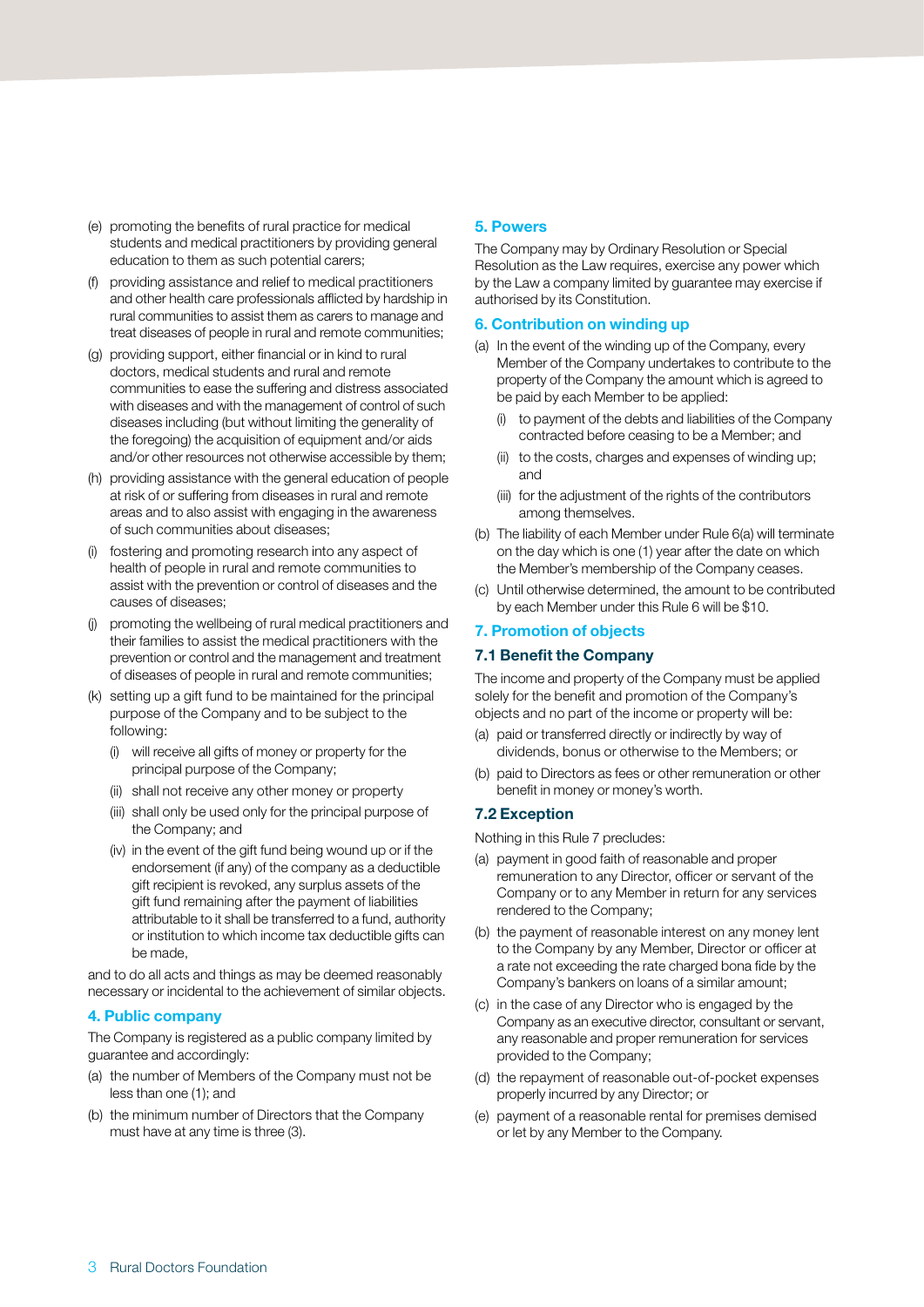#### **7.3 Director's prior approval**

Any payment authorised under Rule 7.2 may be made only with the prior written approval of the Directors.

#### **8. Deductible gift recipient**

If the endorsement of the Company as a deductible gift recipient is revoked or the Company's gift fund is dissolved, the following shall be transferred to another registered charity to which tax deductible gifts can be made - any surplus:

- (a) gifts of money or property for the principal purpose of the Company
- (b) contributions made in relation to an eligible fundraising event held for the principal purpose of the Company; and
- (c) money received by the Company because of such gifts and contributions.

#### **9. Winding up or dissolution**

In the event of the Company being wound up, any surplus assets remaining after the payment of the Company's liabilities shall be transferred to another registered charity.

#### **10.Membership**

#### **10.1 Members**

The Members will be made up of:

- (a) the subscribers to these Rules; and
- (b) any other persons that the Directors admit to membership in accordance with the Rules.

#### **10.2 Classes of Membership**

The membership of the Company may be divided into classes of membership at the determination of the Directors. Where the membership of the Company has been divided into classes, the Directors will determine the initial rights and duties of each class of members and of the members of each class.

#### **10.3 Application for Membership**

- (a) Any person will be eligible for membership of the Company.
- (b) In order to be admitted as a Member, every applicant for membership (other than the subscribers) must:
	- execute and deliver to the Company an application for membership in the form which the Directors determine; and
	- (ii) pay to the Company the membership entrance fee (if any) determined by the Directors.
- (c) Subject to Rule 5, the Directors may create classes of Members and determine the rights and privileges attaching to those classes including, but not limited to, the voting rights of the Members in each class.

#### **10.4 Further information**

An applicant for membership must provide in writing, any other information in addition to that contained in the application, as the Directors require.

#### **10.5 Determination of Directors**

- (a) The Directors will determine the outcome of each membership application within a reasonable time after receipt.
- (b) The Directors may approve or reject any applicant for membership in the Directors' absolute discretion.
- (c) The Directors are not required to give or assign any reason or explanation for the approval or rejection of any application for membership.

#### **10.6 Entrance fee**

The Directors may determine the entrance fee payable by any person applying for membership of the Company. The Directors may at any time and as many times as they decide, change the entrance fee payable. Until the Directors otherwise determine, no entrance fee is payable.

#### **10.7 Notification of determination**

- (a) When an application for membership has been accepted, the Secretary or person nominated by the Secretary will send to the applicant written notice of the acceptance and will enter the applicant's name in the Register.
- (b) When an application for membership is rejected, the Secretary or person nominated by the Secretary will send to the applicant written notice of the rejection and the entrance fee paid, if any, by that applicant will be refunded in full.

#### **10.8 Certificates**

A certificate of membership may be issued by the Company to any Member. Any certificate issued will remain the property of the Company and must be returned to the Company on written demand by the Secretary.

#### **10.9 Membership not transferable**

Membership of the Company is not transferable by operation of law or otherwise. All rights and privileges of membership of the Company will cease immediately upon a person ceasing to be a Member for any reason.

#### **11.Fees and levies**

#### **11.1 Fees**

Members must pay annual membership fees and other fees in the amounts and at the times determined by the Directors from time to time.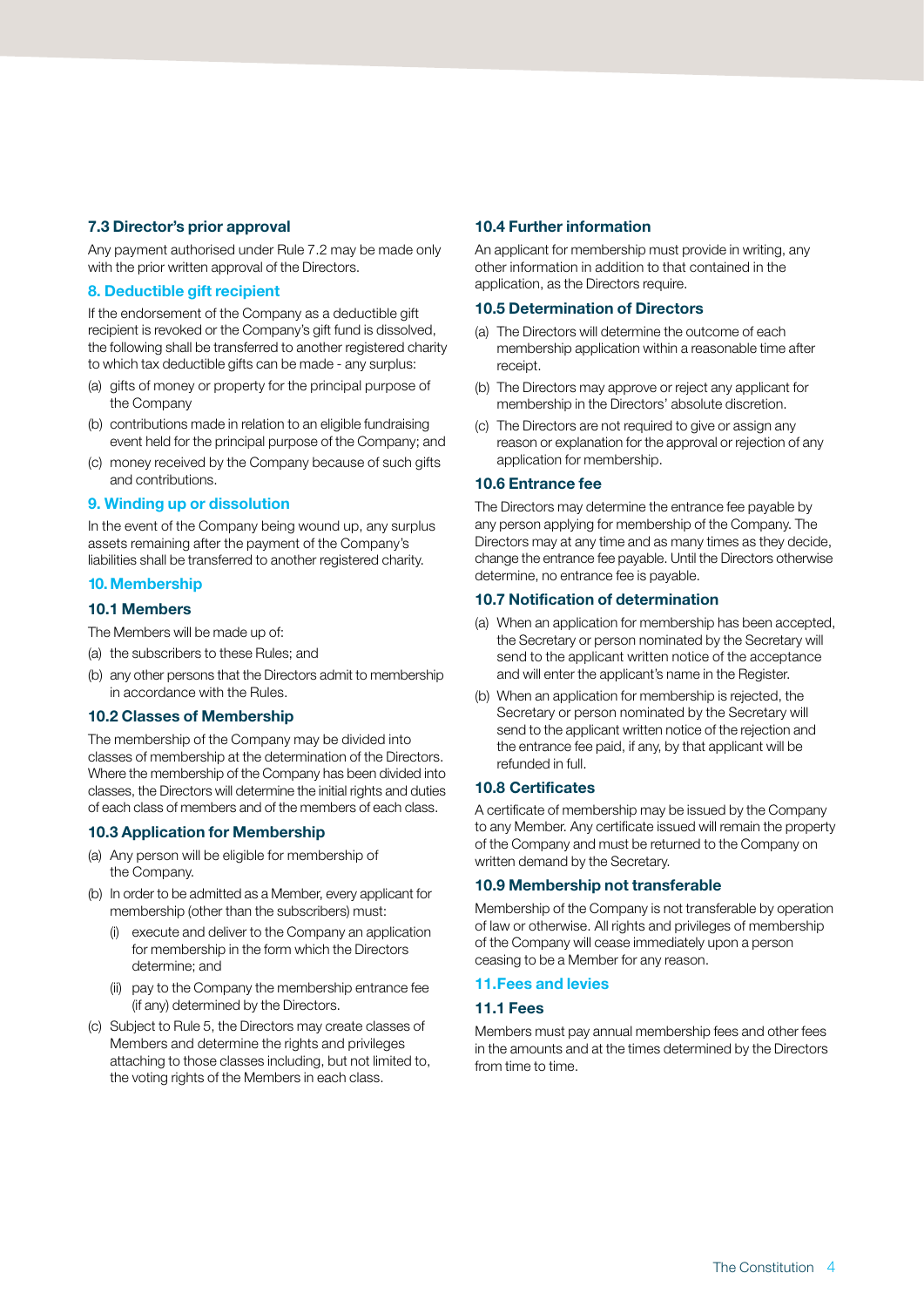#### **11.2 Levies**

In order to provide additional funds required for the operation of the Company, the Directors may determine that levies are to be paid by Members and may fix the amount and the dates for payment of them. Until determined by the Directors, no levies will be payable by Members.

#### **11.3 Different fees or levies payable**

In determining fees or levies under this Rule, the Directors may differentiate between classes of Members as to the amounts and timing of fees or levies payable.

#### **12. Varying Members' rights**

- (a) If the membership of the Company is divided into different classes of Members, the rights attached to any class of membership may be varied with the written consent of 75% of the Members in that class or with the sanction of a Special Resolution passed at a meeting of the Members of that class.
- (b) The right to vary membership rights in Rule 12(a) may be exercised unless otherwise provided by the terms of acceptance of the members of that class and whether or not the Company is being wound up.

#### **13. By-laws, code of conduct etc.**

- (a) The Directors may at any time and from time to time issue and/or impose a code of conduct, rules and/or any other by-laws, regulations or standards for the Company which may deal with any matter within the power of the Directors including (without limitation):
	- (i) the admission and/or disqualification or termination of Members;
	- (ii) any fees and levies payable by Members;
	- (iii) conditions of Membership;
	- (iv) availability of services or facilities of the Company and/or access to them by Members;
	- (v) the rights attaching to Membership;
	- (vi) the conditions for the use or licence of any trade or other mark or property of the Company; and/or
	- (vii) qualifications required for Membership.
- (b) The Directors may at any time and from time to time without notice:
	- (i) vary, amend, suspend, revoke or otherwise change any Subordinate Regulation;
	- (ii) make new Subordinate Regulations,

and the Subordinate Regulations for the time being in force will be binding on all Members. The Directors may distinguish between Members in the application or enforcement of any Subordinate Regulation without giving reasons and without being liable for any loss occasioned by doing so.

(c) In the event of any inconsistency or conflict between these Rules and any Subordinate Regulation, these Rules will prevail to the extent of any inconsistency or conflict.

#### **14. Cessation of Membership**

#### **14.1 Non payment of fees or levies**

- (a) If any fees or levies payable by a Member remain unpaid for a period, determined by the Directors, after the due date for payment, the Directors may by resolution suspend the Member's rights and privileges (including the right to vote) or terminate the Member's membership of the Company. The Directors may reinstate the Member on payment of all arrears if the Directors think fit to do so.
- (b) Until otherwise determined by the Directors, the period during which the Member's fees or levies must remain unpaid under Rule 14.1(a) will be two (2) calendar months.

#### **14.2 Cessation of Membership**

A Member's membership of the Company will cease immediately:

- (a) if the Member resigns or surrenders that membership by written notice to the Secretary;
- (b) if the Member's membership is terminated under these Rules;
- (c) in the case of a Member who is an individual, if the Member:
	- (i) dies;
	- (ii) is found to be of unsound mind;
	- (iii) has his or her personal estate administered, or it becomes liable to be dealt with in any way under the law relating to mental health
	- (iv) commits an act of bankruptcy
	- (v) is declared bankrupt; or
	- (vi) makes any arrangement or enters into a composition with creditors generally; or
- (d) in the case of a Member who is not an individual, if the Member:
	- (i) has a receiver or receiver and manager appointed, or enters into official management, administration or liquidation; or
	- (ii) being a corporation, has a petition for its winding up presented to a Court having appropriate jurisdiction, or passes a resolution of its members for its winding up, or enters into a scheme or arrangement (not being merely for the purpose of amalgamation or reconstruction).

#### **14.3 Continuing rights, liabilities etc.**

The termination of a Member's membership will not prejudice, lessen or affect the rights, duties, liabilities and obligations of the Member whether they:

- (a) arise under these Rules or otherwise; or
- (b) exist at the date of the termination or arise or crystallise after that date,

and in particular, (but without limitation) that termination will not relieve a Member from any obligation to record or account for or pay any levies or fees referred to in these Rules.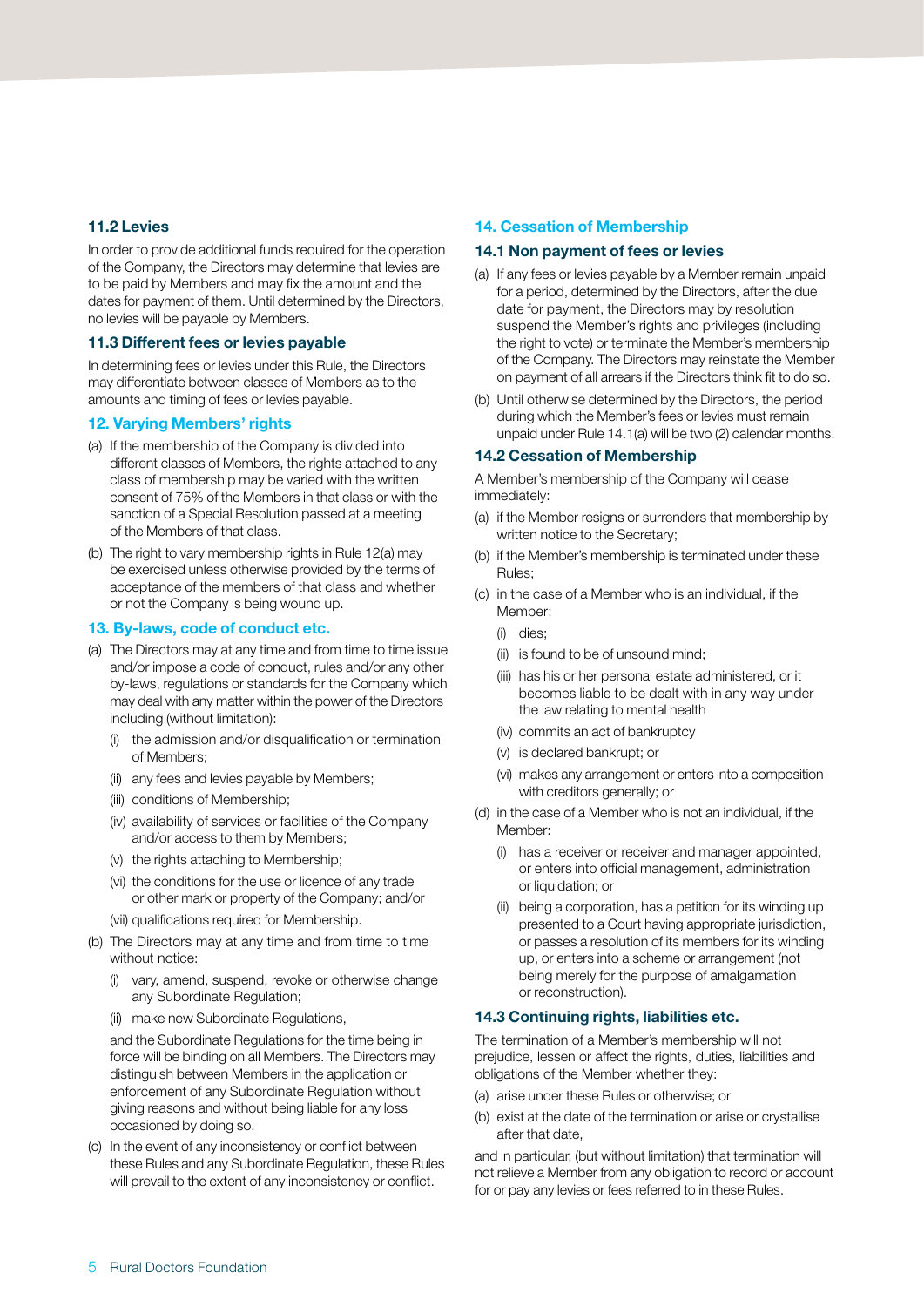#### **14.4 Non-compliance with Constitution, misconduct**

- (a) If any Member wilfully refuses or neglects to comply with this Constitution or is, does or fails to do any act or thing which, in the opinion of the Directors, is unacceptable or prejudicial to the interests of the Company, the Directors may by resolution suspend or expel the Member from the Company.
- (b) Prior to exercising the right in Rule 14.4(a), the Directors must give the Member at least one (1) weeks' notice of the meeting of the Directors at which that resolution is to be put and of what is alleged against him and of the intended resolution. The Member must be given the opportunity of giving orally or in writing the Member's explanation or defence before the passing of such resolution.

#### **15. General meetings**

#### **15.1 Director may convene**

- (a) The Chair or Secretary may convene a general meeting of Members whenever he or she decides.
- (b) If any three Directors give notice to the Secretary that they wish to convene a general meeting of Members, the Secretary must convene a general meeting at the earliest possible opportunity.

#### **15.2 Directors convening a general meeting at the request of Members**

The Directors must call and arrange to hold a general meeting on the request of:

- (a) any Member or Members holding at least 5% of the votes that may be cast at a general meeting; or
- (b) at least 100 Members who are entitled to vote at a general meeting.

#### **15.3 Form of the Member's request**

The request from the Members must:

- (a) state any resolution to be proposed at the meeting;
- (b) be signed by the Members making the request; and
- (c) be given to the Company.

#### **15.4 Director's refusal to convene**

The Directors may refuse to convene the general meeting if the voting on the proposed resolution is not within the power of the Members.

#### **15.5 Members may convene**

Two or more Members holding, between them, at least 5% of the votes that may be cast at a general meeting, may call and arrange to hold a general meeting. The Members calling the meeting must pay the expenses of calling and holding the meeting.

#### **15.6 Notice of general meeting**

- (a) A general meeting may only be convened by giving the Members notice of the meeting
- (b) A notice of general meeting does not need to be given to Members who are not entitled to notice of meetings.
- (c) A notice of a general meeting must:
	- (i) be given at least twenty-one (21) days before the date of the meeting unless otherwise agreed by all the Members entitled to notice; and
	- (ii) specify the place, the day and the time of the meeting; and
	- (iii) describe the nature of the business to be transacted at the meeting; and
	- (iv) contain any other information required by the Law.
- (d) The Directors may postpone a general meeting or change the venue for the meeting by giving written notice to all Members who received the original notice of meeting at least forty-eight (48) hours before the appointed time. That notice must specify the time and place for the postponed meeting.
- (e) If a Member does not receive a meeting notice or the Directors accidentally omit to give the Member a meeting notice, that omission will not invalidate the proceedings, or any resolution passed at the meeting.
- (f) No business is to be transacted at any general meeting except that contained in the meeting notice unless all the Members agree otherwise.

#### **15.7 Quorum**

- (a) Business must not be transacted at a general meeting if a quorum of Members is not present when the meeting proceeds to business.
- (b) A quorum will be:
	- (i) if the Company has only one Member entitled to receive notice of and vote at the meeting, that Member; or
	- (ii) in every other case, two (2) Members who are entitled to receive notice of and vote at the meeting.
- (c) A quorum of Members must be present throughout each general meeting. If a quorum is not present at any time the meeting is not validly convened but without affecting the validity of any business conducted before the absence of a quorum occurs.

#### **15.8 Determine a quorum**

In determining whether a quorum is present, a person attending as a proxy, or representing a body corporate that is a member, is deemed to be a Member.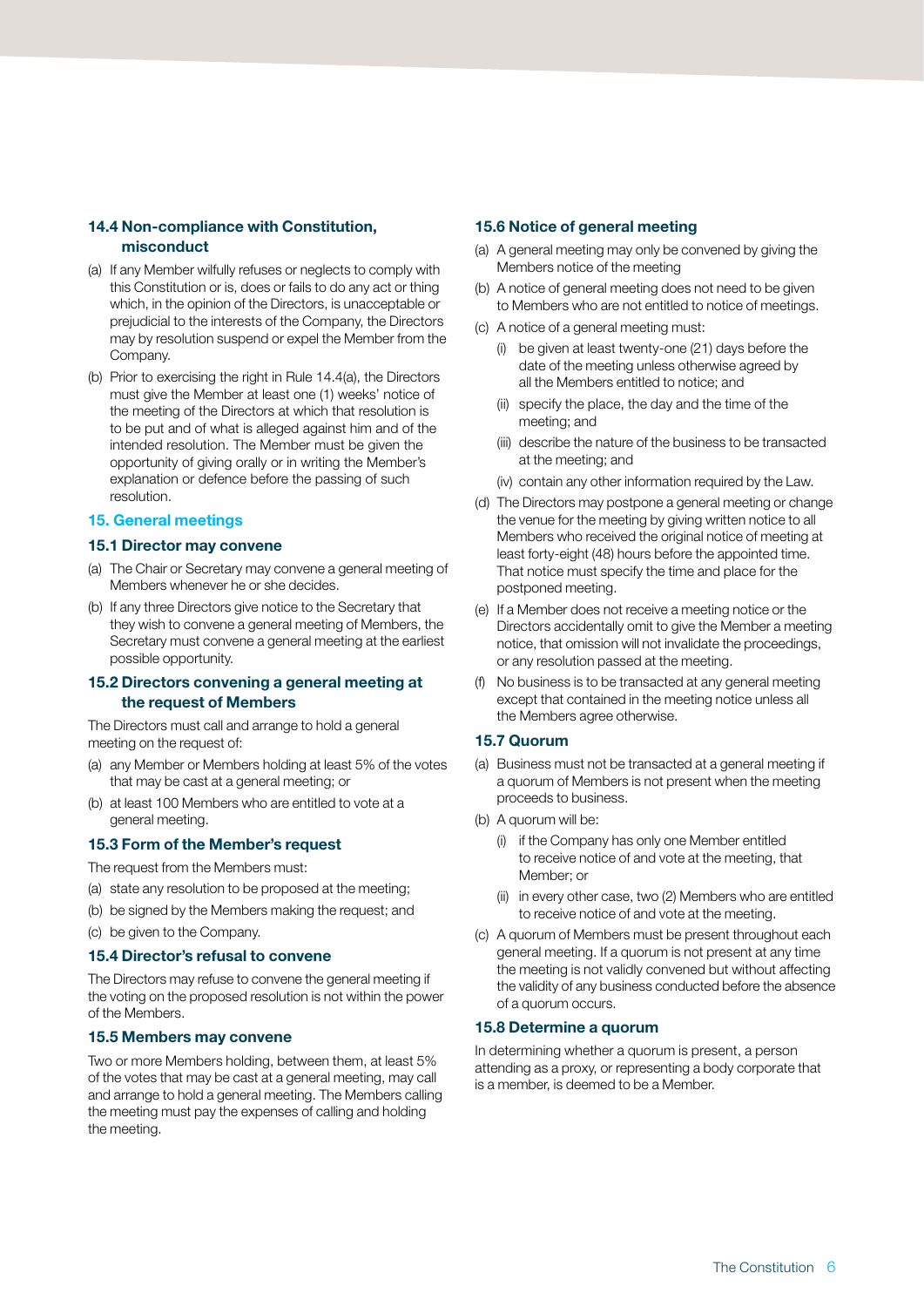#### **15.9 Procedure where no quorum**

- (a) If a quorum is not present within thirty (30) minutes after the time appointed for the meeting:
	- (i) where the meeting was convened upon the requisition of Members, the meeting will be dissolved; or
	- (ii) in any other case, the meeting will be adjourned.
- (b) Any adjourned meeting will be rescheduled to take place on a day and time and at the place that the Directors decide.
- (c) If no Directors are present at the meeting or if no decision is made by the Directors, the meeting will take place on the same day and at the same time and place as originally notified, but in the next succeeding week.
- (d) If at the rescheduled meeting a quorum is not present within thirty (30) minutes after the appointed time, then the meeting will be dissolved unless it is adjourned under Rule 15.12.

#### **15.10 Election of chair of meeting**

- (a) The Board Chair will be deemed to be elected as the chair of each general meeting.
- (b) If the Board Chair is unavailable for a particular meeting, the Deputy Chair will be deemed to be elected as the chair of that meeting.
- (c) If both the Board Chair and the Deputy Chair are unavailable for a particular meeting, the Directors will elect one Director to preside as chair at that general meeting.

#### **15.11 Casting vote**

The Board Chair does not have a casting vote in addition to any vote the Board Chair has as a Member.

#### **15.12 Adjournment of meeting**

- (a) The chair of the meeting may adjourn any meeting of Members.
- (b) An adjournment of a meeting of Members must only be made:
	- (i) with the consent of the meeting provided a quorum is present; or
	- (ii) in the case of an adjournment under Rule 15.9(d), with the consent of Members present and entitled to vote; or
	- (iii) if directed by the meeting to do so.
- (c) Any adjournment may change the time or the venue for the meeting.
- (d) Only business left unfinished from the meeting adjourned must be transacted at any rescheduled meeting.

#### **15.13 Adjournment of thirty (30) days**

If a meeting is to be adjourned for thirty (30) days or more, notice of the adjourned meeting must be given as if it was an original meeting.

#### **15.14 Adjournment of less than thirty (30) days**

A notice of meeting is not required to be given for an adjourned meeting where the adjournment is for less than thirty (30) days.

#### **15.15 Show of hands or poll**

Any vote taken at a general meeting is decided on a show of hands unless a poll is demanded:

- (a) by the chair of the meeting; or
- (b) by at least two (2) Members present in person or by proxy; or
- (c) Members with at least 5% of the votes that may be cast on the resolution on a poll, present in person or by proxy.

#### **15.16 Declaration on show of hands**

If a poll is not demanded, the chair's declaration that a resolution has been carried or lost with an entry to that effect in the minute book is conclusive evidence of that fact. It is not necessary to record the number or proportion of votes recorded for or against the resolution.

#### **15.17 Withdraw poll**

The demand for a poll may be withdrawn at any time.

#### **15.18 Demand for poll**

A poll will be taken immediately if one is demanded or at any other time after an interval or adjournment or otherwise as the chair decides. The result of the poll will be recorded as the resolution of the meeting at which the poll was demanded.

#### **15.19 Poll for chair**

Any poll demanded on the election of a chair or on a question of adjournment must be taken immediately.

#### **15.20 Voting**

Subject to any rights or restrictions attached to any class of membership:

- (a) at meetings of Members or classes of Members, each Member entitled to vote may vote in person or by proxy or attorney or by representative (if a body corporate); and
- (b) on a show of hands every person present who is a Member or a representative of a Member has one (1) vote, and on a poll every Member present in person or by proxy or attorney has one (1) vote.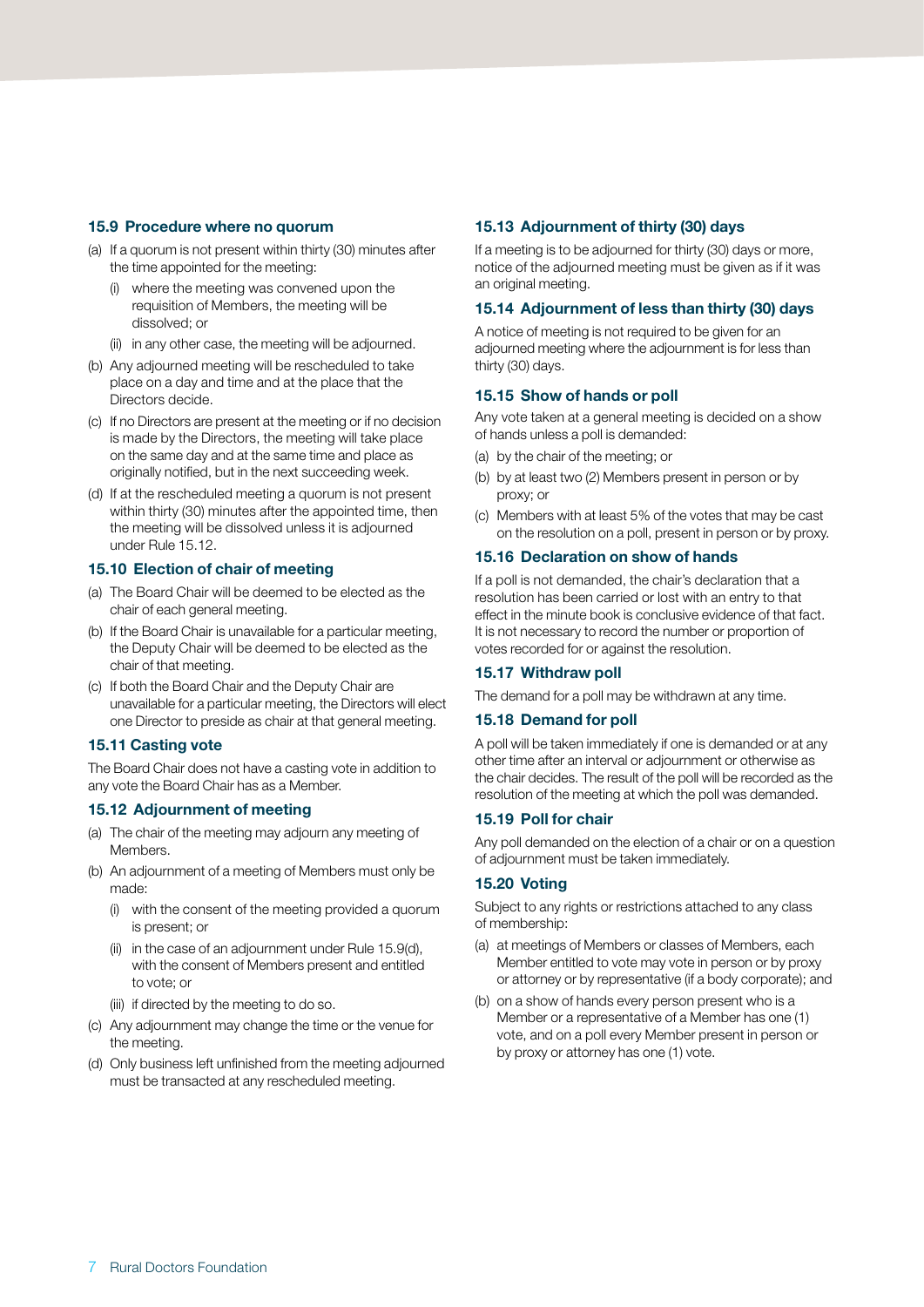#### **15.21 Members not to vote unless fully paid**

A Member is only entitled to vote at a general meeting if all fees and levies and other amounts presently payable by the Member have been paid.

#### **15.22 Objection to qualification of Member**

Any objection to the qualification of a person to vote must be made at the same meeting at which that person's vote is tendered. Any objection must be referred to the chair of the meeting whose decision is final and:

- (a) any vote approved will be valid for all purposes; or
- (b) any vote disallowed will be invalid and must be disregarded.

#### **15.23 Only Members entitled to vote may vote**

Only those Members who belong to a class of Members who are entitled to vote at a general meeting whether in person or by proxy will be entitled to vote.

#### **15.24 Rights of third parties to attend general meetings**

Even if they are not Members of the Company, the following persons have the right to attend any general meeting and, if requested by the Directors, to speak at the general meeting:

- (a) any Director; and
- (b) any Secretary of the Company; and
- (c) any other person invited by the Directors.

#### **15.25 Minutes**

The Directors must ensure that proper minutes are made of:

- (a) all general meetings of the Company;
- (b) all appointments of officers;
- (c) the proceedings of all general meetings;
- (d) the attendance at and business transacted at general meetings,

and the minutes of any meeting, if purporting to be signed by the chair of the meeting or by the chair of the next succeeding meeting, will be conclusive evidence of the matters recorded in them without any further proof.

#### **16. Rules for voting by proxy**

#### **16.1 Proxies**

A Member who is entitled to attend and cast a vote at a general meeting may appoint a person as the Member's proxy to attend and vote for the Member at the meeting and in that case:

(a) the appointment may specify the proportional number of votes that the proxy may exercise;

- (b) if the Member is entitled to cast two (2) or more votes at the meeting, they may appoint two (2) proxies. If the Member appoints two (2) proxies and the appointment does not specify the proportion or number of the member's votes each proxy may exercise, each proxy may exercise half of the votes;
- (c) an appointment of a proxy may be revoked at any time before the vote to which the proxy relates is exercised by written notice delivered to the Secretary; and
- (d) any fractions of votes resulting from the application of Rules 16.1(b) or 16.1(c) must be disregarded.

#### **16.2 Attorneys**

Any Member may, by power of attorney, appoint an attorney to act on the Member's behalf at all or any meetings of the Company. The power of attorney or a copy of it, verified in a manner satisfactory to the Directors, must be produced for inspection at the registered office or any other place specified for that purpose in the notice convening the meeting with evidence of proper execution as the Directors require, not less than forty-eight (48) hours before the meeting.

#### **16.3 Representatives of corporations**

Any corporation which is a Member may appoint a representative to attend and vote for that corporation at a general meeting of the Company.

#### **16.4 Representative need not be a Member**

A proxy, attorney or a representative need not be a Member of the Company and the appointment may be revoked at any time.

#### **16.5 Proxy in writing**

An instrument appointing a proxy must be in writing and signed by:

- (a) the appointor; or
- (b) the appointor's attorney; or
- (c) the persons authorised under the Law or by an authorised officer or attorney of the appointer, where the appointor is a body corporate.

#### **16.6 How the proxy is to vote**

If the document appointing a proxy specifies how the proxy is to vote in relation to a resolution, the proxy must vote as specified in the document. Any vote tendered otherwise is invalid and must be disregarded.

#### **16.7 Authority for a poll**

A document appointing a proxy confers the authority to demand a poll.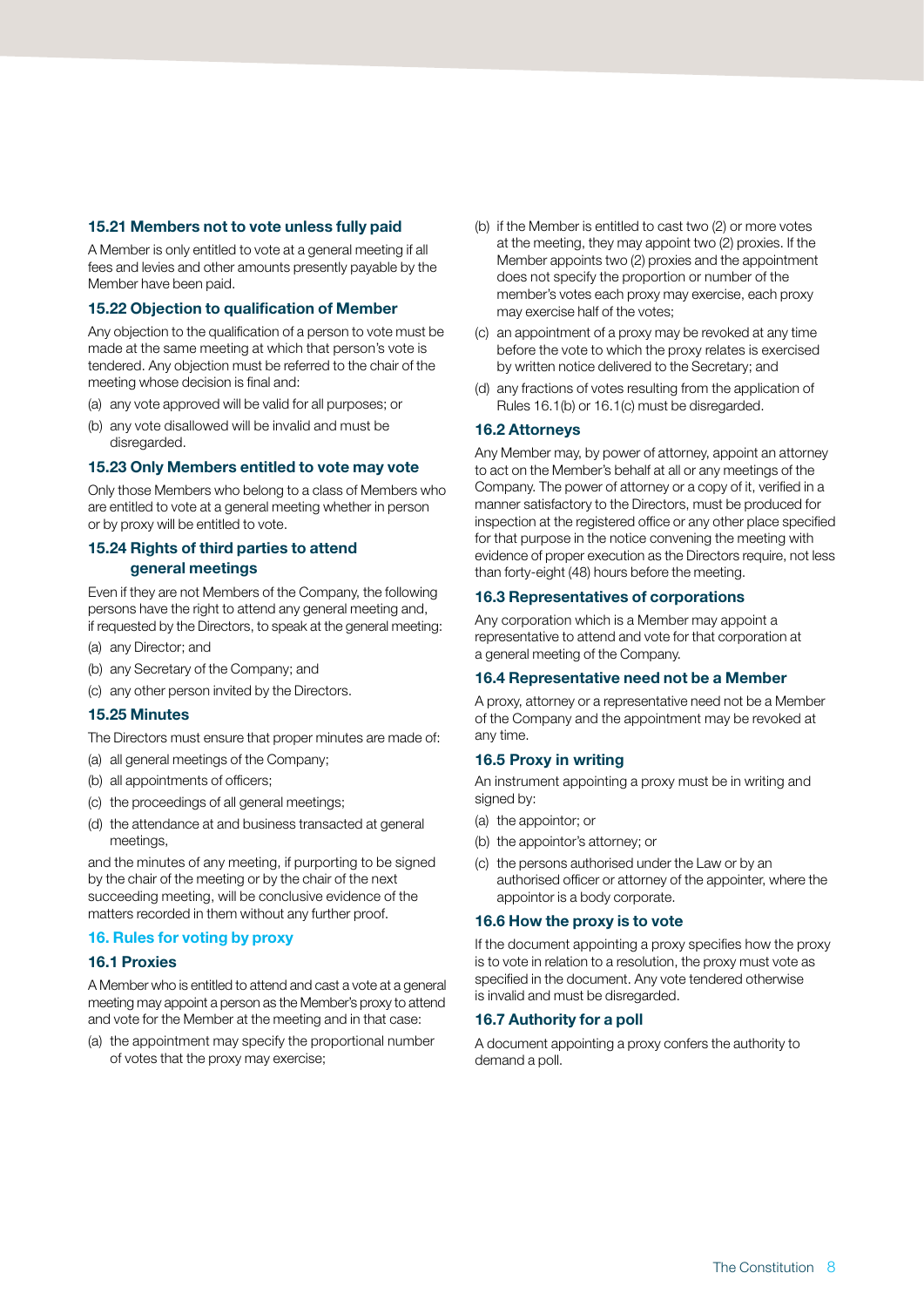#### **16.8 Form of proxy**

The appointment of a proxy must be substantially in the form in Schedule 1.

#### **16.9 Delivery of proxy before meeting**

- (a) The appointment of a proxy is not valid unless the appointment document and a certified copy of any power of attorney or other authority under which that document is signed is delivered to the Company.
- (b) The relevant documents must be delivered, not less than 48 hours before the appointed meeting time.
- (c) The relevant documents must be delivered to the Company's registered office or to any other place in Australia specified in the notice convening the meeting.

#### **16.10 Validity of proxy vote**

A vote tendered in accordance with a proxy or a power of attorney is valid even if:

- (a) the appointer or principal dies or becomes mentally incapacitated
- (b) the proxy or power of attorney is revoked in any way,

but only if the Company had no written notice of any defect before any authority is exercised.

#### **16.11 Instrument not valid**

An instrument appointing a proxy will not be valid after the expiration of twelve (12) months from the date of its execution.

#### **17. Appointment, removal and remuneration of Directors**

#### **17.1 Number of Directors**

The Company shall be governed by a Board of not more than nine Directors. The Board shall comprise the following:

- (a) subject to Rules 17.3 and 17.7 of this Constitution, up to eight Directors elected from the Members of the Company at each annual general meeting; and
- (b) the immediate Past President for the time being of the Rural Doctors' Association of Queensland ("RDAQ"), or if that person advises in writing that he or she is unwilling to be appointed as a Director of the Company, a nominee of the RDAQ as advised in writing by the Secretary of the RDAQ.

#### **17.2 Casual vacancy of Directors appointed pursuant to Rule 17.1(a) of this Constitution**

The Directors have the power to appoint any Member as a Director to fill a casual vacancy for Directors appointed pursuant to Rule 17.1(a) of this Constitution.

#### **17.3 Rotation of Directors appointed pursuant to Rule 17.1(a) of this Constitution**

At the first annual general meeting of the Company, all the Directors appointed pursuant to Rule 17.1(a) of this Constitution must retire from office. At every subsequent annual general meeting, one third of the Directors appointed pursuant to Rule 17.1(a) of this Constitution, or if the number of applicable Directors is not a multiple of three (3), then the number nearest to one third, must retire from office. A retiring Director is eligible for re-election. The Directors to retire at an annual general meeting are those who have been longest in office since their election. As between persons who became Directors on the same date, the Directors to retire will be determined by lot.

#### **17.4 Removal of Director appointed pursuant to Rule 17.1(a) of this Constitution**

- (a) The Company may remove any Director appointed pursuant to Rule 17.1(a) of this Constitution and appoint another Director as a replacement
- (b) The removal or replacement of a Director appointed pursuant to Rule 17.1(a) of this Constitution must be effected by Ordinary Resolution of the Company.

#### **17.5 Directors' expenses**

The Directors will be entitled to be reimbursed all travelling and other expenses properly incurred by them:

- (a) in attending meetings of the Directors or any committee of the Directors;
- (b) in attending general meetings of the Company; or
- (c) in connection with the Company's business.

#### **17.6 Vacation of Director's office**

The office of a Director becomes vacant if:

- (a) required by the Law;
- (b) the Director is removed under these Rules;
- (c) the Director dies or becomes mentally incapacitated or the Director's estate is liable to be dealt with under a law relating to mental health;
- (d) the Director becomes bankrupt or makes any arrangement or composition with creditors;
- (e) the Director resigns or ceases to be a Member;
- (f) the Director is absent from Directors' meetings for at least six (6) months without the consent of the other Directors; or
- (g) the Director holds any other office of profit under the Company, except that of Managing Director, without the consent of the Company in general meeting.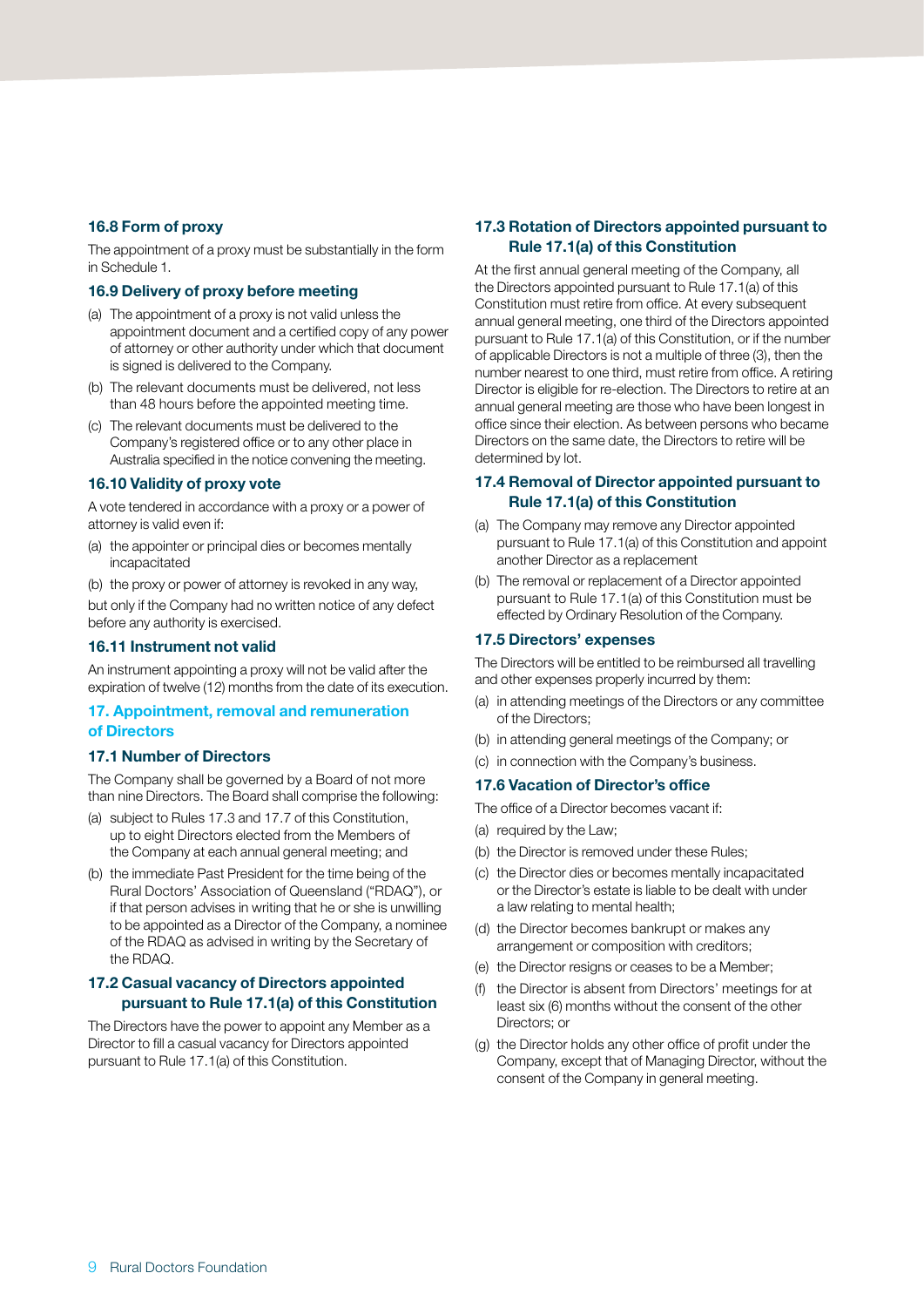#### **17.7 The Board may prescribe a nomination procedure for becoming a Director**

The Directors may prescribe a nomination procedure for Members seeking to become Directors at an annual general meeting. If the Directors prescribe a nomination procedure, a Member will only be entitled to be appointed as a Director at an annual general meeting if they have nominated for a Director position in accordance with the prescribed procedure.

#### **17A. Officers**

#### **17A.1 Officers**

From the Directors, the annual general meeting will elect the following officers who will hold office until the next annual general meeting:

- (a) a Board Chair, who will be the presiding officer of the Board;
- (b) a Deputy Chair, who will perform such duties as the Board may from time to time determine;
- (b) a Secretary, who will perform such duties as the Board may from time to time determine; and
- (c) a Treasurer, who will perform such duties as the Board may from time to time determine.

#### **17A.2 Casual vacancy**

The Board will have the power to appoint any Director to fill the position of an officer who resigns his or her position or ceases to be a Director of the Company between annual general meetings.

#### **18. Powers and duties of Directors**

#### **18.1 Directors manage the business**

- (a) Subject to the Law and to these Rules, the Company's business will be managed by the Directors.
- (b) The Directors are entitled to pay or reimburse all expenses incurred in promoting and forming the Company.
- (c) The Directors may exercise all powers of the Company except where those powers must be exercised by the Company in general meeting under the Law or these Rules.

#### **18.2 All powers of Company**

Without limiting Rule 18.1, the Directors may exercise all the powers of the Company to:

- (a) borrow money;
- (b) charge any property or business of the Company or all or any of its uncalled capital;
- (c) issue debentures; or
- (d) give any other security for a debt, liability or obligation of the Company or of any other person.

#### **18.3 Corporate groups**

- (a) If the Company is a wholly owned subsidiary of another Company (the "Holding Company"), the Directors may act in the best interests of the Holding Company
- (b) The Directors must not act in the way referred to in Rule 18.3(a) if the Company is insolvent at the time or would by virtue of the Directors' actions become insolvent.

#### **18.4 Appointment of attorney**

- (a) The Directors may appoint any person or persons under a power of attorney to be the attorney or attorneys of the Company.
- (b) The appointment may be:
	- (i) for any purpose; or
	- (ii) in relation to any of the Directors' powers, authorities and discretions; or
	- (iii) for any period; and/or
	- (iv) subject to any conditions as the Directors decide.

#### **18.4A Meetings**

- (a) The Directors may meet to conduct business, adjourn and otherwise regulate their meeting at any place and in any manner, that they decide, but the Directors must meet on at least four occasions in each calendar year.
- (b) The Directors may call, hold, and attend meetings of Directors, in person or remotely by any electronic or other means available.

#### **18.4B Notice of Directors' Meetings**

Not less than one week's prior notice of meetings of the Directors shall be given to Directors unless the Chair, or in his or her absence, the Secretary, deems the matter urgent, then meetings may be called upon such shorter notice as the Chair or Secretary thinks fit.

#### **18.5 Quorum**

- (a) The quorum for a Directors' meeting will be a simple majority of all appointed Directors entitled to vote at the time of the meeting.
- (b) A quorum of Directors must be present throughout each Directors' meeting. If a quorum is not present at any time, the meeting is not validly convened but without affecting the validity of any business conducted in the absence of a quorum.

#### **18.6 Directors to continue to act**

Where a vacancy in the office of a Director occurs, the remaining Directors may continue to act. If the number of remaining Directors is insufficient to constitute a quorum, the Directors may act only for the purpose of increasing the number of Directors to that required to constitute a quorum or to convene a general meeting.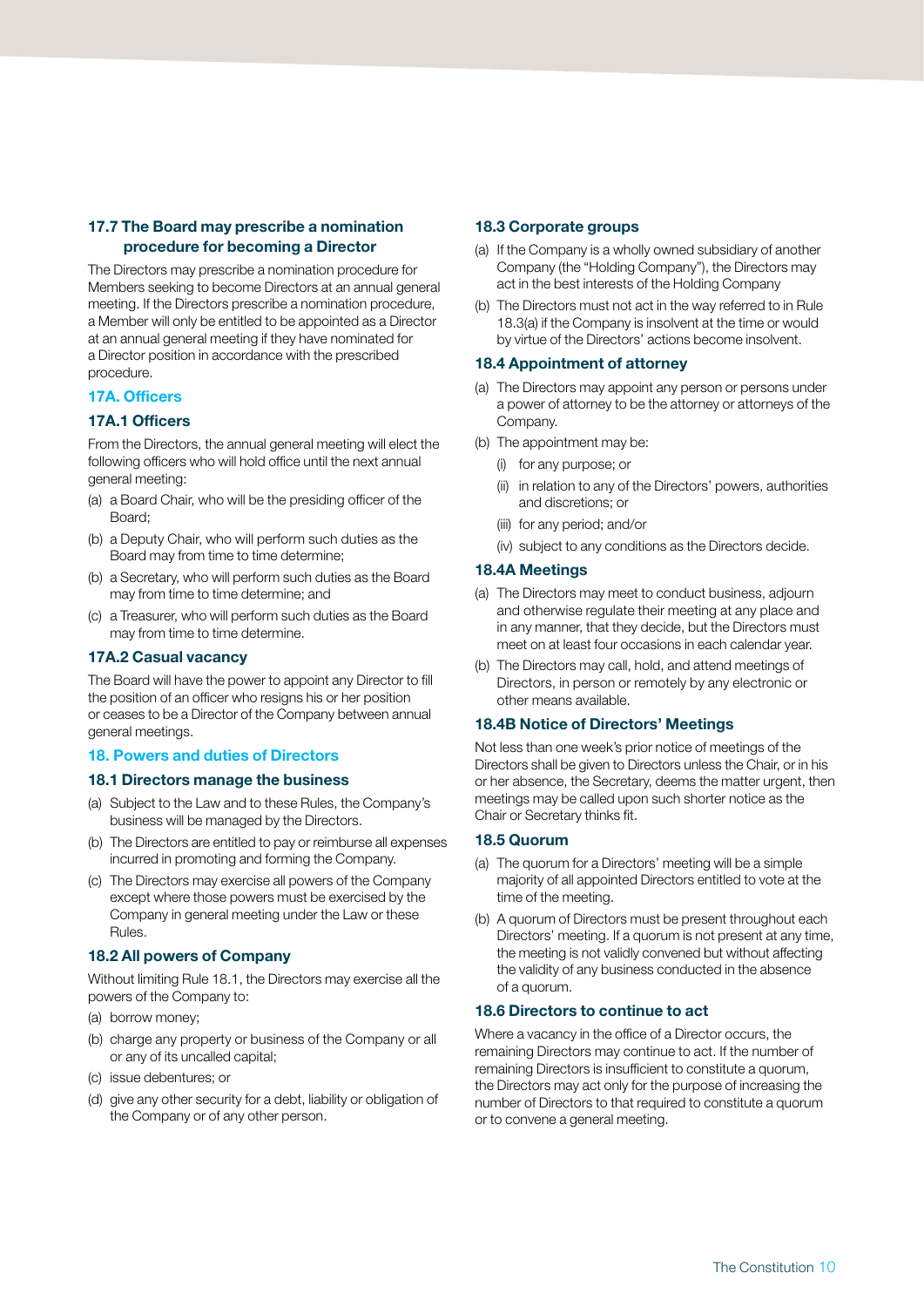#### **18.7 Chair of Board meeting**

Should the Board Chair be unable to attend a meeting of the Board, the Deputy Chair will be deemed to be elected as the chair of the meeting. If both the Board Chair and Deputy Chair are unable to attend a meeting, the Directors may elect one Director to chair the meeting.

#### **18.8 Chair not present**

Where a Directors' meeting is held and both the Board Chair and Deputy Chair:

- (a) have not been elected; or
- (b) are not present within fifteen (15) minutes after the appointed time; or
- (c) are unwilling to act,

then the Directors present will elect one (1) other Director to be chair of the meeting.

#### **18.9 Casting votes**

The Board Chair has a casting vote, 'if necessary', in addition to any vote the Board Chair has as a Director.

#### **18.10 Circular resolution**

The Directors may pass a resolution without a Directors' meeting if the majority of the Directors entitled to vote on the resolution send an email or a signed document to the Secretary and/or Chair, stating that they are in favour of the resolution.

#### **18.11 Validity of Directors' acts**

All things done by any Directors' meeting or by a committee of Directors or by any person acting as a Director will be valid even though it subsequently becomes known:

- (a) that there was some defect in the appointment of a person to be a Director or a Member of the committee, or to act as a Director; or
- (b) that a person appointed was disqualified.

#### **18.12 Decisions of the Directors**

Any question arising at a Directors' meeting or any committee of Directors is determined by a simple majority of votes of the Directors.

#### **18.13 Minutes**

The Directors will cause proper minutes to be made of:

- (a) all Directors' meetings;
- (b) all appointments of officers;
- (c) the proceedings of all Director's meetings and committees of Directors;
- (d) the attendance at all meetings of the Directors and the business transacted at those meetings,

and any minutes purporting to be signed by the chair of the meeting or by the chair of the next succeeding meeting, will be conclusive evidence of the matters recorded in them without any further proof.

#### **19. Alternate Directors**

#### **19.1 Appointment of an alternate**

A Director may appoint any person to be an alternate Director during any period as the Director requires, but only:

- (a) with the approval of the other Directors; and
- (b) while the appointor is not available to act.

#### **19.2 Notice of meetings**

An alternate Director is entitled to notice of and to vote at Directors' meetings unless the appointor is present at the meeting.

#### **19.3 Power of alternate**

An alternate Director may exercise any of the appointor's powers during any period that the appointor is unavailable to do so. The exercise of any power by the alternate Director is deemed to be the exercise of that power by the appointor.

#### **19.4 Termination of appointment**

The appointment of an alternate Director will terminate:

- (a) on notice by the appointor even though the appointment period has not expired; or
- (b) automatically if the appointor ceases to be a Director.

#### **19.5 Responsibility**

An alternate Director will, whilst acting as Director, be responsible to the Company for his or her own acts and defaults and will not be deemed to be the agent of the Director by whom he was appointed.

#### **19.6 No remuneration**

An alternate Director will not be entitled as in that capacity to receive any remuneration from the Company.

#### **20. Interested Directors**

#### **20.1 Notice requirements**

- (a) If a Director has a material personal interest in any matter that relates to the affairs of the Company, the Director must disclose that interest to the other Directors unless the Director is not required to disclose the interest in the circumstances listed in Section 191(2) of the Law.
- (b) The notice disclosing the Director's material personal interest must:
	- (i) give details of the nature and extent of the interest and how it relates to the affairs of the Company;
	- (ii) be given at a Directors' meeting as soon as practicable after the Director becomes aware of the interest; and
	- (iii) be recorded in the minutes of the Directors' meeting at which the notice is given.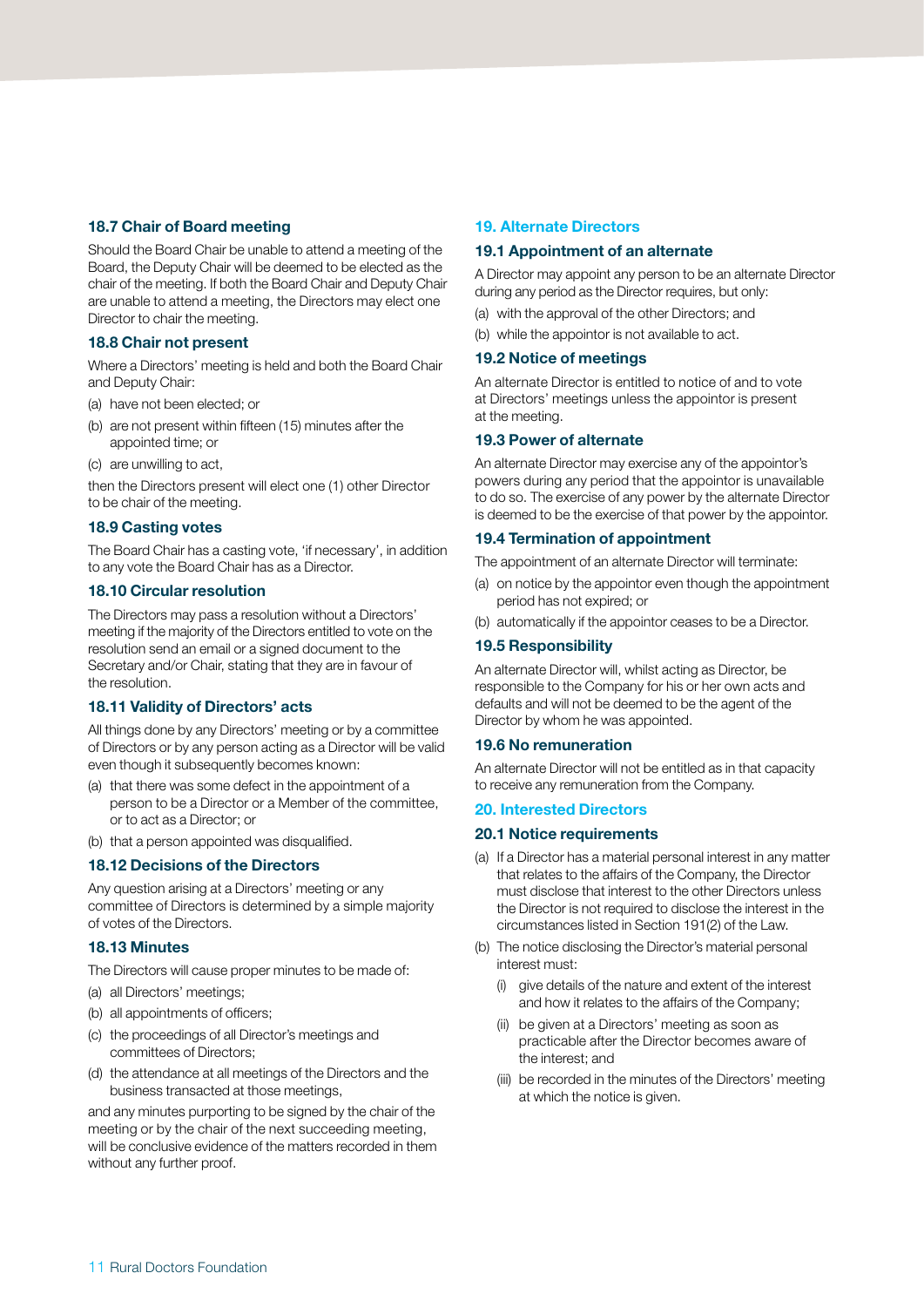#### **20.2 Director must not vote**

A Director who has a material personal interest in any matter being considered at a Director's meeting must not be present while the matter is being considered and must not vote on the matter.

#### **20.3 Exception to Rule**

Regardless of Rule 20.2, if:

- (a) the Director is not required to disclose the interest under Section 191 of the Law;
- (b) the Director has disclosed the interest under Section 191 of the Law and the other Directors not having a material personal interest in the matter pass a resolution that:
	- (i) identifies the Director, the nature and extent of the Director's interest in the matter and its relation to the affairs of the Company; and
	- (ii) states that those Directors are satisfied that the interest should not disqualify the Director from voting on the matter or being present; or
- (c) ASIC has determined that the Director may be present and vote under Section 196 of the Law,

then the Director may be present at the meeting considering the matter and may vote in relation to it.

#### **20.4 No quorum available**

If a quorum of Directors is not present at any meeting because of the operation of Rule 20.2, any Director may call a general meeting and the general meeting may pass a resolution to deal with the matter.

#### **20.5 Director not disqualified**

If a Director is permitted to be present and to vote by virtue of Rule 20.3:

- (a) that Director will not be disqualified by the office from contracting with the Company either as vendor, purchaser or otherwise;
- (b) no contract made by that Director with the Company and no contract or arrangement entered into by or on behalf of the Company in which that Director is in any way interested may be avoided by reason only of that Director holding that office or of the fiduciary relationship established by it;
- (c) that Director will not be liable to account to the Company for any profit realised under any contract or arrangement by reason only of that Director holding the office or of the fiduciary relationship established by it;
- (d) that Director may:
	- (i) execute any deed or document on behalf of the Company; and
	- (ii) count in a quorum.

#### **20.6 Standing notice**

- (a) A Director may give the other Directors a standing notice that:
	- (i) the Director is a Director or Member of any specified company or firm and is to be regarded as interested in all subsequent transactions with that company or firm; or
	- (ii) the Director has any other interest in any matter,

 at any time and whether or not the matter relates to the Company's affairs at the time.

- (b) The notice under Rule 20.6(a) must comply with Section 192 of the Law and will only be effective if it has not expired at any relevant time
- (c) If a notice is given in accordance with Rule 20.6(a) and the notice is effective at the relevant time, the notice will be sufficient disclosure under these Rules in relation to any contract, proposed contract or arrangement to be made by the Company.

#### **20.7 Other office may be held**

A Director may hold any other office or place of profit, except that of auditor, in the Company in conjunction with the directorship and may be appointed upon terms of remuneration, tenure of office and otherwise as the Directors decide.

#### **20.8 Professional Director may act**

Any Director may act in a professional capacity for the Company and will be entitled to remuneration for professional services regardless of the directorship.

#### **21. Common seal**

#### **21.1 Election to adopt company seal**

The Directors may resolve that the Company adopt a common seal. If the Company adopts a common seal, it will include:

- (a) only the Company's name where the Company has its ACN as its name; or
- (b) the Company's name, the expression "ACN" and its Australian Company Number in all other cases.

#### **21.2 Duplicate common seal**

The Directors may adopt a duplicate common seal. Any duplicate common seal must be a copy of the common seal with the words "Duplicate Seal", or "Certificate Seal" added to it.

#### **21.3 Prohibited use**

A Director must not use, or authorise the use of, a seal which purports to be the common seal of the Company (or a duplicate of the common seal) if the common seal does not comply with the requirements of this Rule.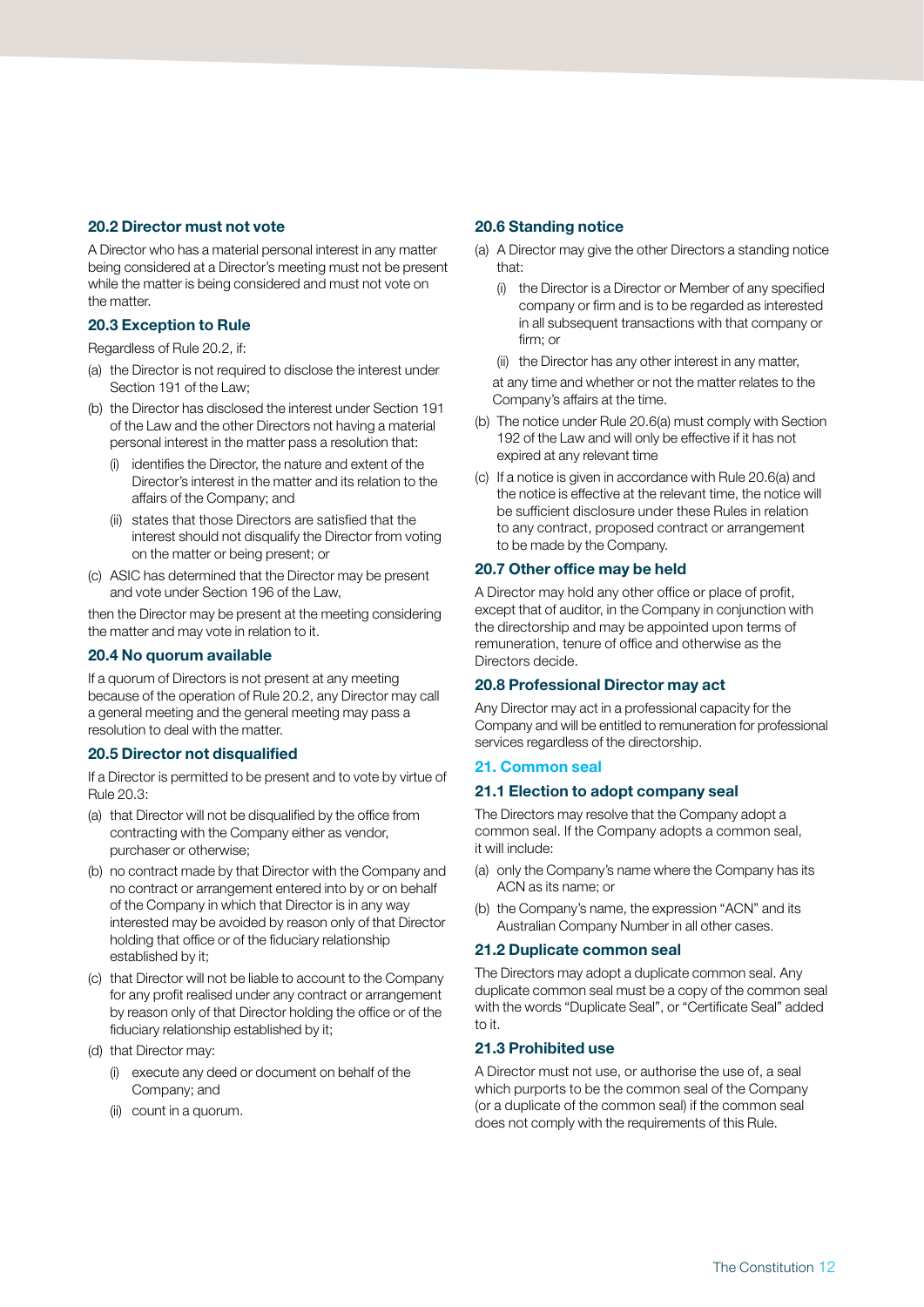#### **22. Execution of documents**

#### **22.1 Execution with or without the common seal**

The Company may execute a document with or without affixing a common seal. The Company executes a document if the document is signed by:

- (a) two (2) Directors; or
- (b) one (1) Director where authorised by a resolution of a Directors' meeting; or
- (c) a Director and the Secretary.

#### **22.2 Execution of deeds**

The Company may execute a document as a deed if the document is expressed to be executed as a deed and is executed in accordance with this Rule 22.

#### **22.3 No limitation**

This Rule will not be interpreted as limiting the manner in which the Company may execute a document (including a deed).

#### **23. Committee**

#### **23.1 Delegation to committee**

The Directors may delegate any of their powers to any committee or committees of Directors as they decide.

#### **23.2 Powers of committee**

A committee to which any powers have been delegated must exercise the powers delegated in accordance with any directions of the Directors. A power exercised in accordance with those directions is deemed to have been exercised by the Directors.

#### **23.3 Committee chair**

The members of a committee may elect one (1) of their number as chair of their meetings.

#### **23.4 Election of chair**

Where a committee meeting is held and:

- (a) a chair has not been elected; or
- (b) the chair is not present within fifteen (15) minutes after the appointed time; or
- (c) the chair is unwilling to act,

the committee members present may elect one (1) of their number to be chair of the meeting.

#### **23.5 Decision by majority**

Questions arising at a committee meeting will be determined by a majority of votes of the committee members who are present and voting.

#### **23.6 Casting vote**

The chair has a casting vote, if necessary, in addition to any vote the chair has as a committee member.

#### **24. Managing Director**

#### **24.1 Appointment**

The Directors may from time to time appoint one (1) or more Directors to be the Managing Director of the Company. The Managing Director's appointment will be for a period and on terms as the Directors decide. The Directors may revoke the Managing Director's appointment.

#### **24.2 Termination**

A Managing Director's appointment automatically terminates if he ceases for any reason to be a Director.

#### **24.3 Remuneration**

A Managing Director will be entitled to receive any remuneration determined by the Directors.

#### **24.4 Powers of Managing Director**

- (a) The Directors may confer upon a Managing Director any of the powers exercisable by them with any conditions or restrictions as the Directors decide.
- (b) Any of those powers may be made concurrent with or exclusive of the powers of the Directors.
- (c) The Directors may at any time withdraw or vary any of those powers.

#### **25. Accounts and audit**

#### **25.1 Proper records kept**

The Directors must ensure that proper accounting and other records are kept. A balance sheet and profit and loss account must be prepared and distributed to all Members at least once in each calendar year.

#### **25.2 Auditor**

Where required by the Law, the Company must appoint an auditor or auditors, whose duties will be regulated in accordance with the Law.

#### **26. Reserves**

#### **26.1 Make reserve**

The Directors may:

- (a) write off from the Company's earnings any amount for loss or depreciation of any property; or
- (b) set aside any amount out of the Company's profits,

as a reserve fund to meet contingencies or for repairing, improving and/or maintaining any of the Company's property and/or for any other purposes which are conducive to the interests of the Company.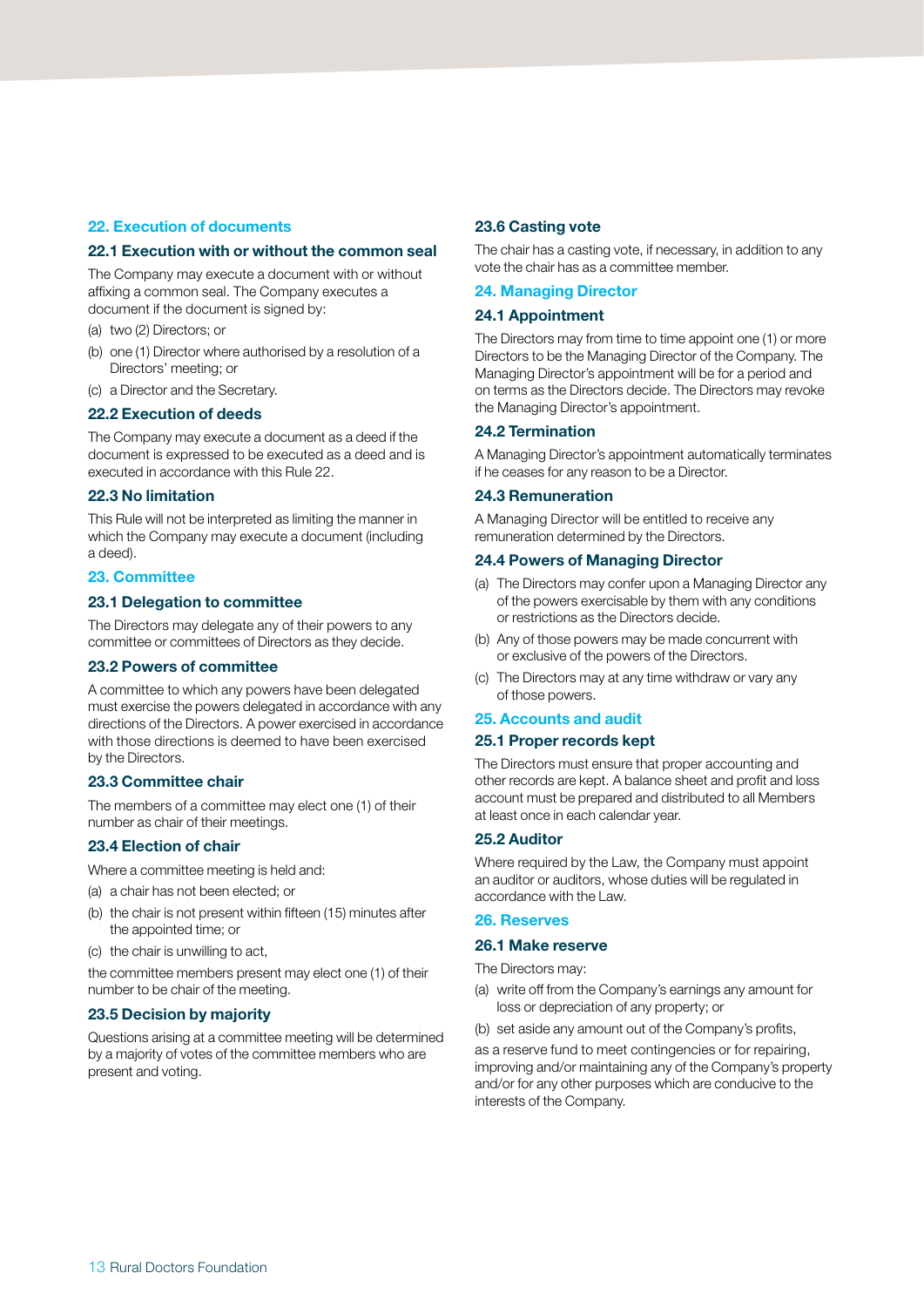#### **26.2 Deal with reserve**

The Directors may:

- (a) invest, lend or dispose of any reserved amounts in any way;
- (b) deal with, vary and dispose of any investments or parts of them for the benefit of the Company;
- (c) divide the reserve fund into special funds; and/or
- (d) employ the assets constituting the reserve fund in the business of the Company and without being bound to keep the same separate from other assets.

#### **27. Inspection of records**

#### **27.1 Conditions**

The Directors may determine whether and under what conditions the accounting records or other documents of the Company will be open to the inspection of Members.

#### **27.2 No right unless authorised**

A Member does not have the right to inspect any document of the Company except as provided by the Law or authorised by the Directors or by the Company in general meeting.

#### **27.3 Director's right**

The Directors have the right at any time to inspect the accounting records or other documents of the Company, whether or not they are a Member.

#### **28. Notices**

#### **28.1 Form of notice**

Any notice or other communication in connection with this Constitution must be in writing and signed by the person giving the notice and be addressed to the Notice Address of the person to whom it is to be given.

#### **28.2 Time of delivery**

The notice or other communication will be deemed to be received:

- (a) in the case of a posted letter, on the third day after posting;
- (b) in the case of delivery by generally recognised overnight courier, on the second day after dispatch with that courier;
- (c) in the case of personal delivery, on the date of delivery;
- (d) in the case of facsimile transmission, at the time recorded on the transmission report from the machine from which the facsimile was sent; or
- (e) in the case of transmission by electronic mail, on the day of transmission if the electronic medium sending the notice states that the transmission was completed before 5:00pm on a business day, otherwise on the next business day. This method of service is effective only if the medium's report states that it was sent in full and without error and the message is not rejected or undeliverable as evidenced by a message to that effect received by the sender.

#### **29. Indemnity and insurance**

#### **29.1 Indemnity against liability**

To the extent permitted by the Law, the Company may indemnify every person who is, or who has been, a Director or officer of the Company or any Related Body Corporate against:

- (a) any liability incurred by them in their capacity as a Director or officer, to a person other than the Company or Related Body Corporate, except where the liability relates to a wilful breach of duty or a contravention of section 181-184 of the Law;
- (b) any liability for legal costs or expenses incurred by them in defending any proceedings in which judgement is given in their favour; or
- (c) any liability for legal costs or expenses incurred by them in defending any proceedings in which they are acquitted or the Court grants relief in their favour.

#### **29.2 Insurance**

To the extent permitted by the Law, the Company may insure or pay any premiums on a policy of insurance for a Director or officer of the Company or of a Related Body Corporate against any liability for which the Company indemnifies the Director or officer under Rule 30.1.

#### **29.3 Resolution to Grant Indemnity**

A Director may vote in favour of a resolution that the Company grant an indemnity pursuant to Rule 30.1, take insurance or pay the premiums on an insurance policy pursuant to Rule 30.2 even though the Director has a direct and material interest in the outcome of the resolution.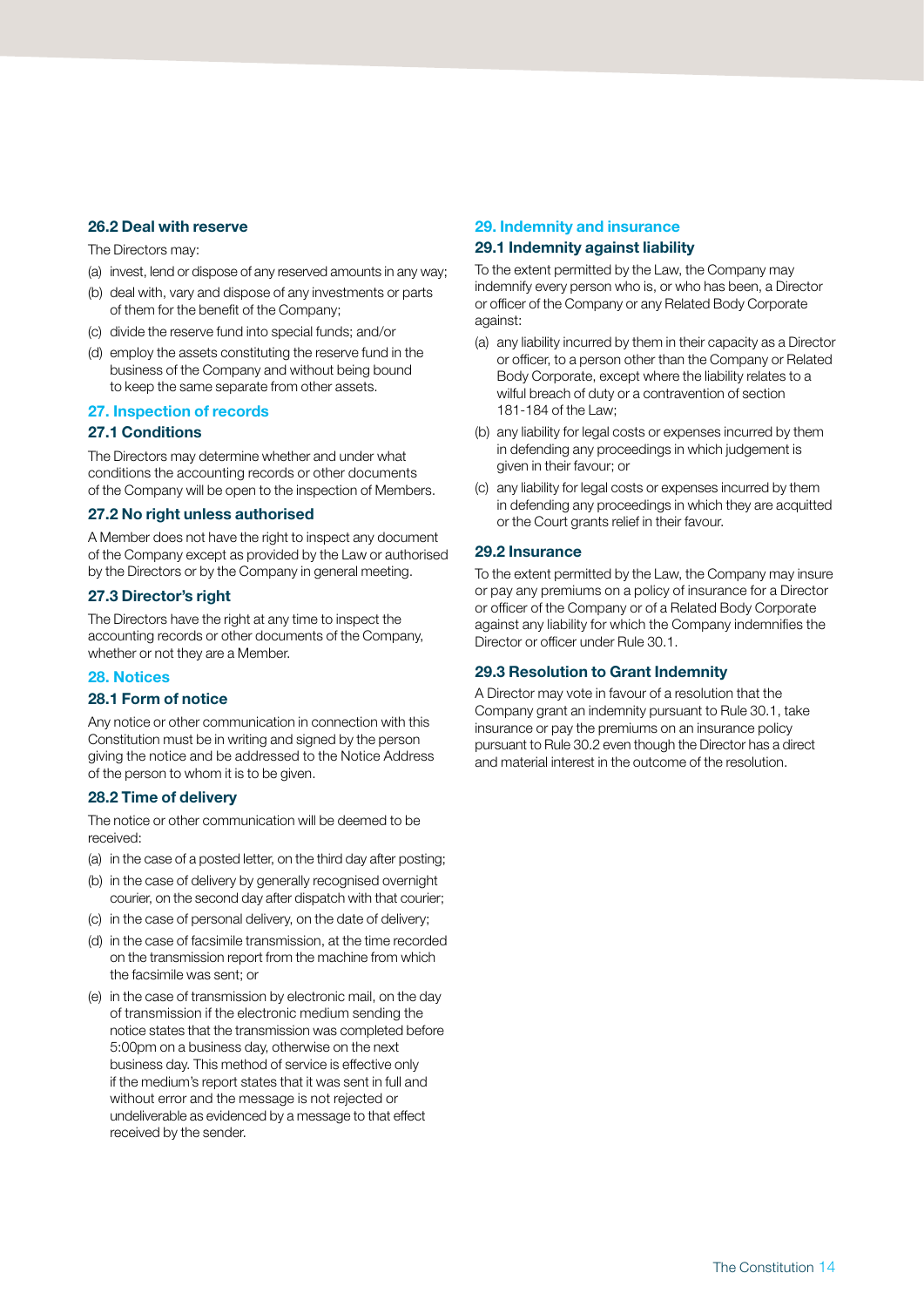#### **Table of revisions**

| Date             | <b>Revision</b>                                                               | <b>Reviewed</b>                     | <b>Approved</b> |
|------------------|-------------------------------------------------------------------------------|-------------------------------------|-----------------|
| 6 June 2018      | Amend clauses 17.1 to 17.5                                                    | By Board of Directors               | <b>AGM</b>      |
| 6 June 2018      | Insert clause 17A                                                             | By Board of Directors               | <b>AGM</b>      |
| 6 June 2018      | Amend clause 19.5                                                             | By Board of Directors               | <b>AGM</b>      |
| 6 June 2018      | Repeal clause 26                                                              | By Board of Directors               | <b>AGM</b>      |
| 13 February 2020 | Insert new clauses 18.4A and 18.4B                                            | By Board of Directors               | <b>EGM</b>      |
| 13 February 2020 | Amend clause 18.5 and 18.10<br>By Board of Directors                          |                                     | <b>EGM</b>      |
| 10 November 2021 | Changes to Constitution to reflect name<br>change to Rural Doctors Foundation | By Board of Directors               | <b>EGM</b>      |
| 10 November 2021 | Changes throughout Constitution to<br>ensure capitalisation is consistent     | By Board of Directors               | <b>EGM</b>      |
| 10 November 2021 | Add definition of Board Chair<br>and Deputy Chair to Clause 1.1               | By Board of Directors               | <b>EGM</b>      |
| 10 November 2021 | Amend Clause 3                                                                | By Board of Directors               | <b>EGM</b>      |
| 10 November 2021 | Amend Clause 18.9                                                             | <b>EGM</b><br>By Board of Directors |                 |
| 10 November 2021 | Minor grammatical corrections                                                 | By Board of Directors               | <b>EGM</b>      |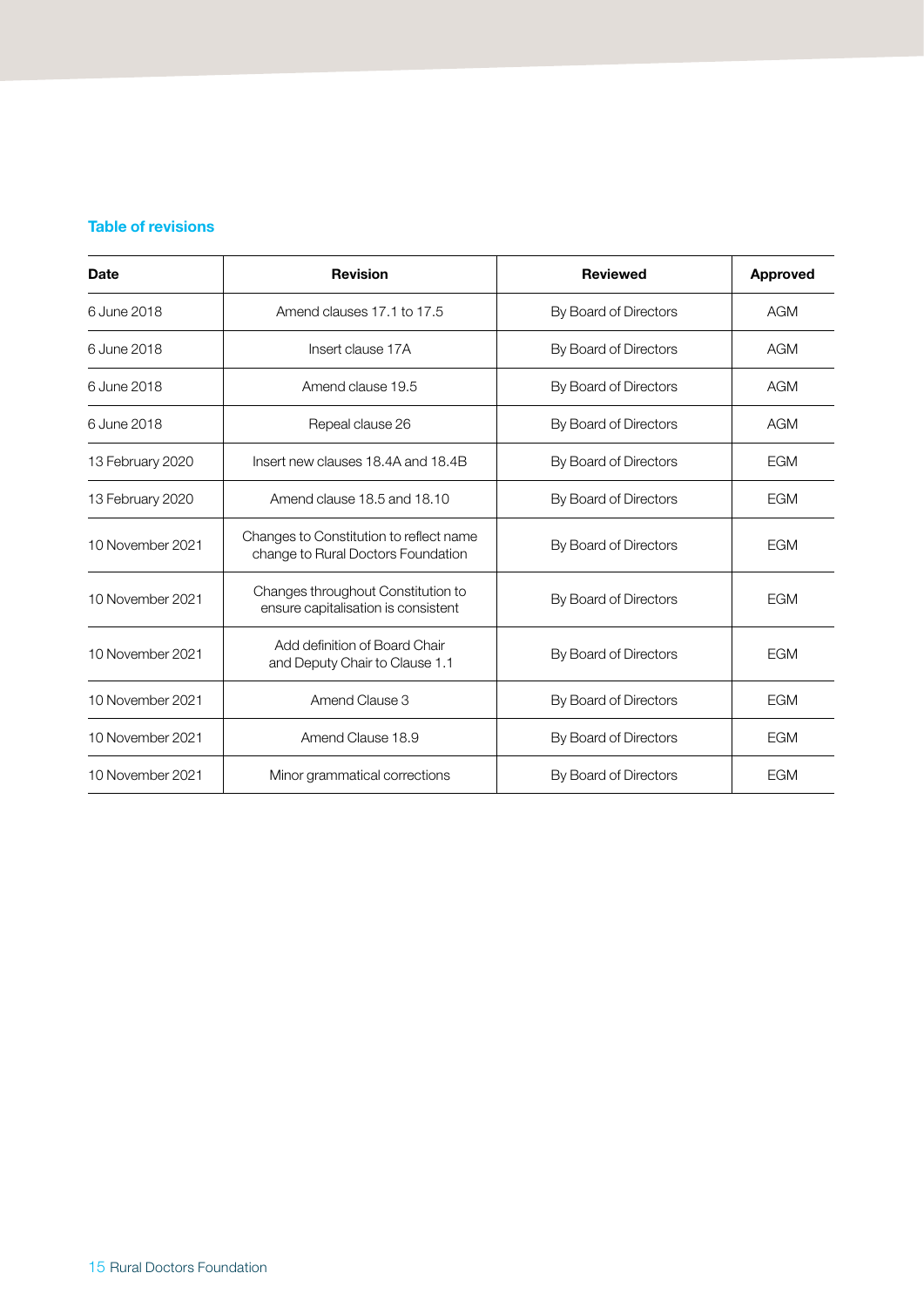#### **Schedule 1**

#### **FORM OF PROXY**

|                                                                                    |                                                                                                                                                                                                                                                                                                                                                                                                                                                                                                                                                                                                                                                                                      |                | $\circ$ of                         |  |
|------------------------------------------------------------------------------------|--------------------------------------------------------------------------------------------------------------------------------------------------------------------------------------------------------------------------------------------------------------------------------------------------------------------------------------------------------------------------------------------------------------------------------------------------------------------------------------------------------------------------------------------------------------------------------------------------------------------------------------------------------------------------------------|----------------|------------------------------------|--|
| I / We, when you a Member of Rural Doctors Foundation and entitled to vote appoint |                                                                                                                                                                                                                                                                                                                                                                                                                                                                                                                                                                                                                                                                                      |                |                                    |  |
|                                                                                    | the chair of the meeting $OR \Box$                                                                                                                                                                                                                                                                                                                                                                                                                                                                                                                                                                                                                                                   |                |                                    |  |
| (Insert name and address of proxy)                                                 |                                                                                                                                                                                                                                                                                                                                                                                                                                                                                                                                                                                                                                                                                      |                |                                    |  |
| [Annual]                                                                           | or failing that appointment or the absence of that person, the chair of the meeting**, as my/our proxy to act generally<br>at the meeting and to vote for me on my/our behalf in accordance with the following instructions (or if no directions<br>have been given, as the proxy sees fit and with discretion as to any business not referred to below) at the<br>General Meeting of the Company to be held on $\frac{1}{\frac{2}{\text{insert date}}}$ and at any adjournment of that meeting.<br>(Voting instructions, if any, are to be indicated by placing a tick in the appropriate box. If no instruction is given the proxy may vote as that person thinks fit or abstain). |                |                                    |  |
| <b>Business</b>                                                                    | For                                                                                                                                                                                                                                                                                                                                                                                                                                                                                                                                                                                                                                                                                  | <b>Against</b> | Abstain <sup>*</sup>               |  |
| $1.1$ [insert]                                                                     |                                                                                                                                                                                                                                                                                                                                                                                                                                                                                                                                                                                                                                                                                      |                |                                    |  |
| [insert]                                                                           |                                                                                                                                                                                                                                                                                                                                                                                                                                                                                                                                                                                                                                                                                      |                |                                    |  |
| AND for _______________% for this proxy form.                                      |                                                                                                                                                                                                                                                                                                                                                                                                                                                                                                                                                                                                                                                                                      |                |                                    |  |
| calculating the required majority on a poll.                                       | * If you mark the abstain box for any item, you are directing the proxy not to vote on your behalf on a show of hands or on a poll and your votes will not be counted in                                                                                                                                                                                                                                                                                                                                                                                                                                                                                                             |                |                                    |  |
| he has an interest in the outcome of those items.                                  | ** If the chair of the meeting is appointed as your proxy or is appointed by default and your voting direction is not indicated, the chair may exercise your proxy even if                                                                                                                                                                                                                                                                                                                                                                                                                                                                                                           |                |                                    |  |
| <b>Signature of Member</b>                                                         |                                                                                                                                                                                                                                                                                                                                                                                                                                                                                                                                                                                                                                                                                      |                |                                    |  |
| <b>Member 1</b> (Individual)                                                       | <b>Joint Member 2 (Individual)</b>                                                                                                                                                                                                                                                                                                                                                                                                                                                                                                                                                                                                                                                   |                | <b>Joint Member 3 (Individual)</b> |  |
|                                                                                    |                                                                                                                                                                                                                                                                                                                                                                                                                                                                                                                                                                                                                                                                                      |                |                                    |  |

Sole Director / Attorney / Director / Company Secretary Director Authorised Person

#### **Notes**

This form should be signed by the Member. If a joint holding, either Member may sign. If signed, by an attorney or other authorised person, the power of attorney or written authority must have been previously noted by the Company or a certified copy attached to this form. If executed by a company, the form must be executed in accordance with the Members Constitution and the Corporations Act 2001 (Cth).

#### **Proxies**

(a) A Member who is entitled to attend and vote at this meeting is entitled to appoint not more than 2 proxies to attend and vote instead of the Member.

(b) Where 2 proxies are appointed:

- (i) A separate proxy form should be used to appoint each proxy;
- (ii) The proxy form may specify the proportion, or number, of votes that the proxy may exercise, and if it does not do so the proxy may exercise half of the votes.
- (c) A proxy need not be a Member of the Company.
- (d) To be effective, proxy forms (duly completed and signed) must be received by the Company at its registered office no later than 48 hours before the time for the holding of the meeting.